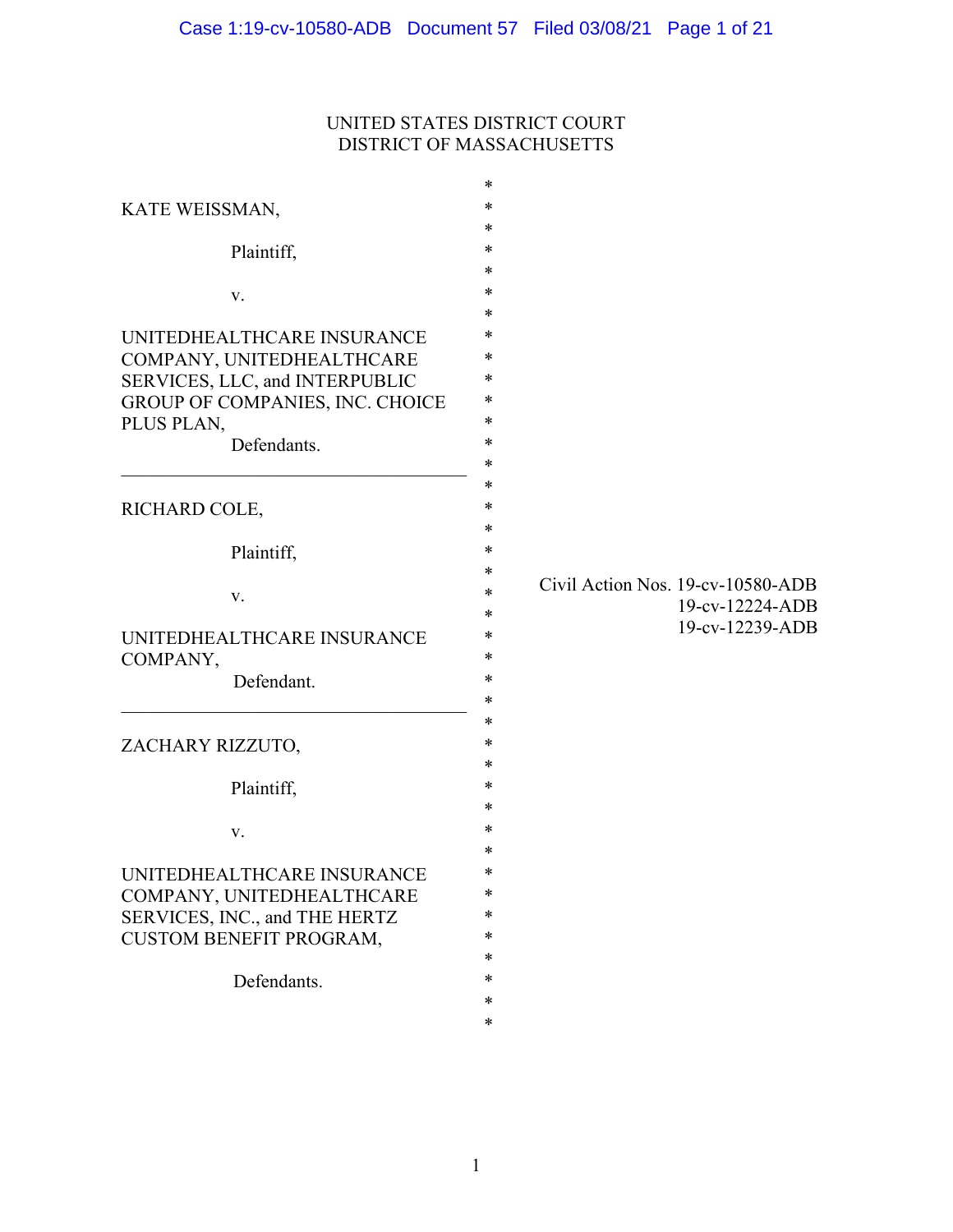# **MEMORANDUM AND ORDER ON DEFENDANTS' MOTION TO DISMISS** BURROUGHS, D.J.

Plaintiffs Kate Weissman, Richard Cole, and Zachary Rizzuto (together, "Plaintiffs") bring this putative class action suit, alleging that Defendants UnitedHealthcare Insurance Company ("UnitedHealthcare Insurance"), UnitedHealthcare Services, LLC ("UnitedHealthcare Services," and, with UnitedHealthcare Insurance, "UnitedHealthcare"), Interpublic Group of Companies, Inc. Choice Plus Plan (the "Interpublic Plan"), and The Hertz Custom Benefit Program (the "Hertz Plan," with the Interpublic Plan, the "Plans," and with UnitedHealthcare and the Interpublic Plan, "Defendants") violated the Employee Retirement Income Security Act of 1974, 29 U.S.C. § 1001 *et seq.* ("ERISA"). See [ECF No. 41 ("Am. Compl.")]. More specifically, Plaintiffs assert that UnitedHealthcare deceptively and unfairly administered their ERISA plans by refusing to cover Proton Beam Radiation Therapy ("PBRT"), a form of radiation used to destroy cancerous tumors, because it is more expensive than more traditional cancer treatments such as Intensity Modulated Radiotherapy ("IMRT"). [Id. ¶¶ 1–3]. Currently before the Court is Defendants' motion to dismiss. [ECF No. 46]. For the reasons set forth below, the motion is DENIED.

#### **I. BACKGROUND**

## **A. Factual Background**

For purposes of the instant motion to dismiss, the Court, as it must, "accept[s] as true all well-pleaded facts alleged in the complaint and draw[s] all reasonable inferences therefrom in the pleader's favor." A.G. ex rel. Maddox v. Elsevier, Inc., 732 F.3d 77, 80 (1st Cir. 2013).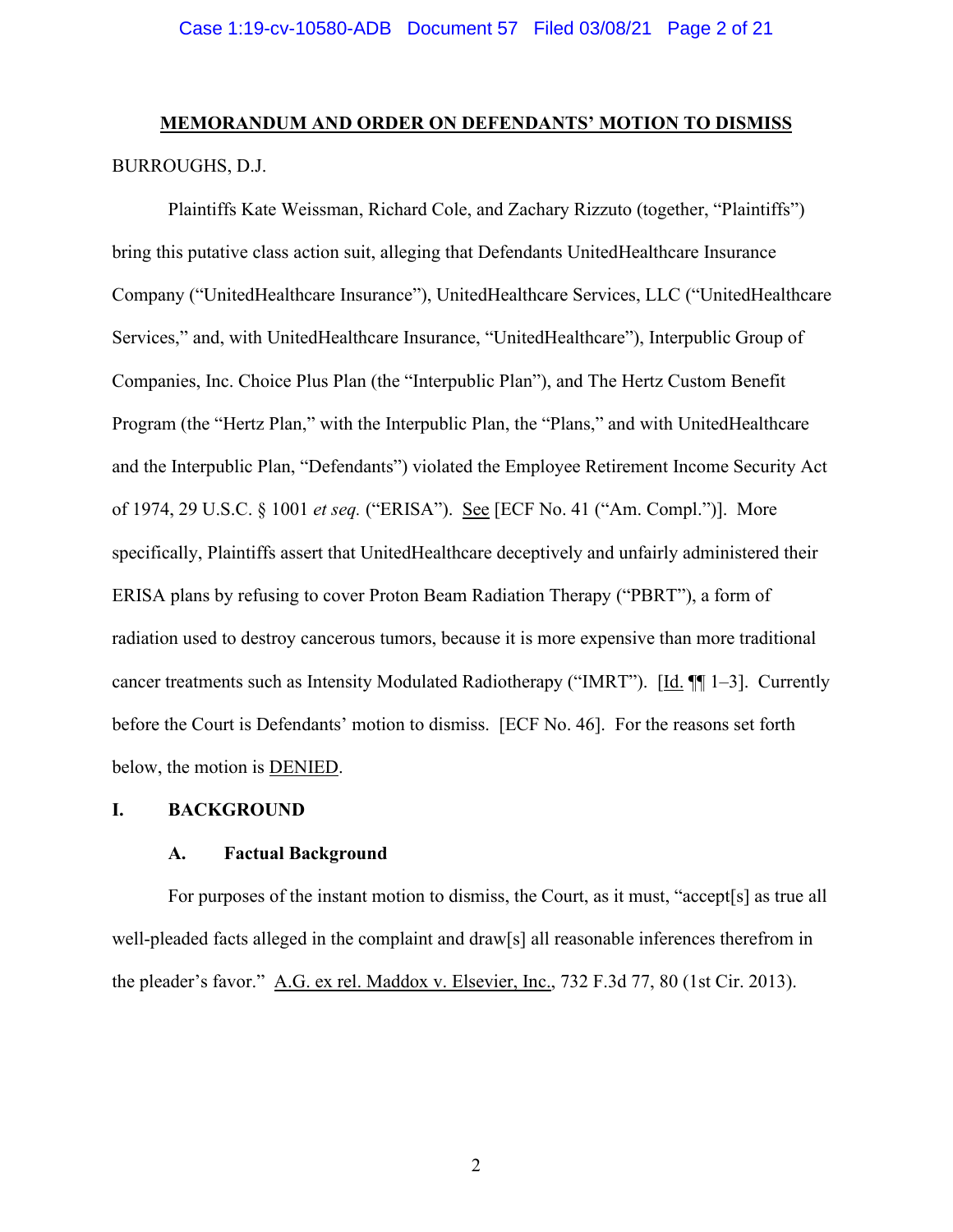### 1. The Parties

Ms. Weissman is a Massachusetts citizen who resides in Suffolk County. [Am. Compl. ¶ 4]. Mr. Cole is a Florida citizen who lives in Miami-Dade County. [Id. ¶ 5]. Mr. Rizzuto is a Florida citizen who resides in Lee County. [Id. ¶ 6]. All three are participants in group health plans governed by ERISA and administered by UnitedHealthcare. [Id. ¶¶ 4–6]. UnitedHealthcare is a healthcare plan provider and insurer that provides, administers, and insures health plans. [Id.  $\P$ ] 7–8]. It acts as a fiduciary with respect to its administration of ERISA plans, and, in so doing, interprets and applies ERISA plan terms, makes coverage and benefit decisions in its sole discretion, and provides payment to plan participants and beneficiaries and/or their providers.  $[\underline{Id}, \P 20]$ . Regardless of whether a given health insurance plan is fully insured (i.e., UnitedHealthcare pays the benefits out of its own assets) or self-funded (i.e., the employer or plan sponsor is ultimately responsible for paying benefits), UnitedHealthcare administers the plan and makes all benefits determinations. [Id. ¶ 21]. The Plans are self-funded group health plans organized and regulated under ERISA.  $[\underline{Id}]$ .  $\P$  9–10].

#### 2. PBRT

PBRT is a medical procedure that uses protons to deliver a curative dose of radiation to a cancerous tumor, while reducing radiation doses to healthy tissues and organs. [Am. Compl. ¶ 40]. It has fewer complications and side effects than IMRT because proton beams are so targeted that patients can tolerate greater doses of radiotherapy than with the photon beams that are used in IMRT. [Id.]. The beam used in PBRT can be adjusted to match the size and shape of the cancerous tissue being targeted, which limits the degree to which healthy tissue is harmed. [Id.]. PBRT, which was invented in 1946, has been used to treat cancer since the 1950s, was approved as a cancer treatment by the Food and Drug Administration ("FDA") in 1988, and,

3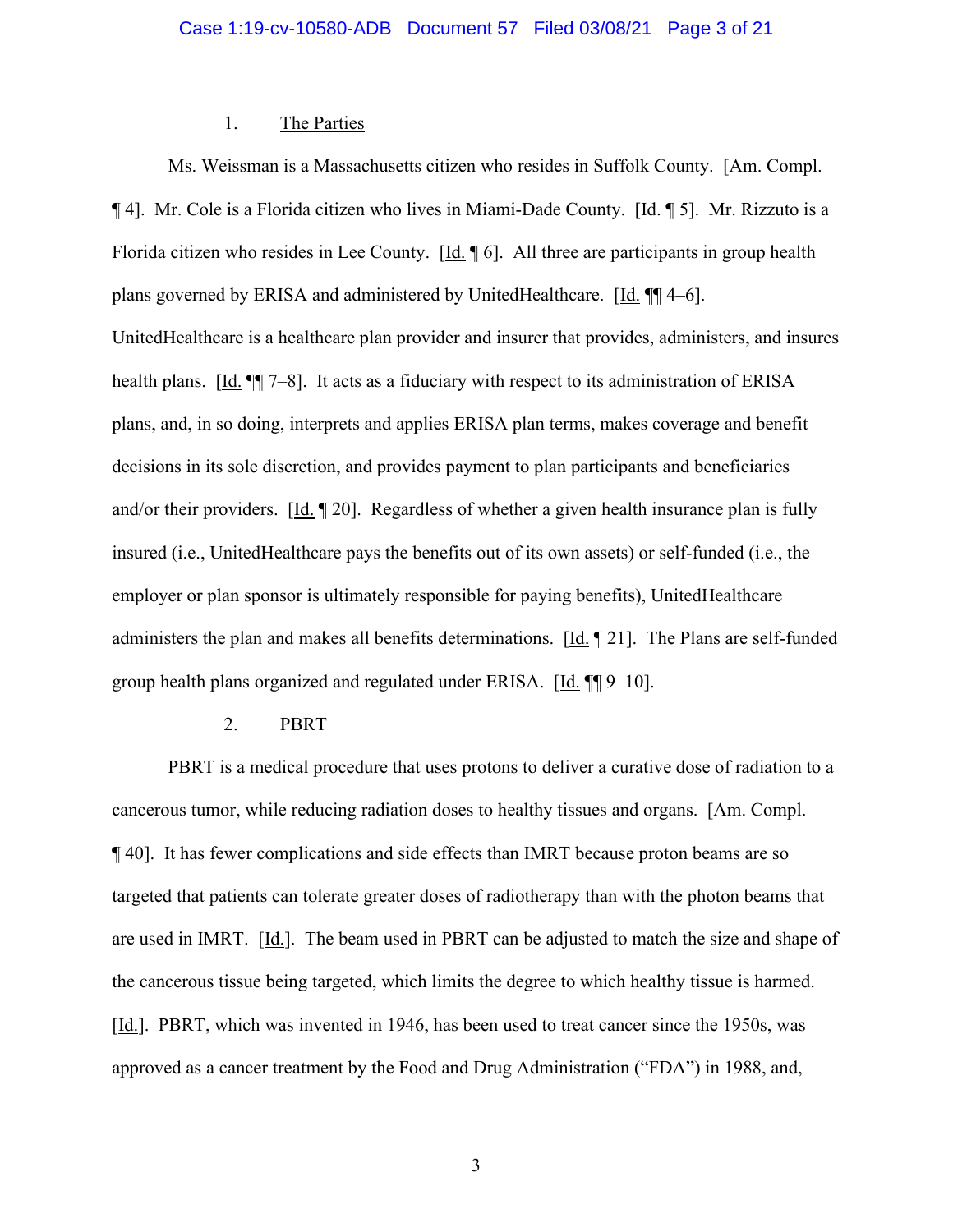#### Case 1:19-cv-10580-ADB Document 57 Filed 03/08/21 Page 4 of 21

today, is recognized by numerous medical organizations across the United States as a safe and effective method for treating cancer. [Id. ¶ 41].

As set forth in its PBRT Medical Policy No. T0132 (the "PBRT Policy"), UnitedHealthcare generally takes the position that PBRT is experimental or investigational, and therefore not a covered treatment under most of the group health plans it administers. [Am. Compl. ¶ 42]. According to Plaintiffs, the PBRT Policy ignores conclusions from the medical community regarding the efficacy of PBRT and relies on outdated and unreliable scientific studies. [Id. ¶ 44]. On January 1, 2019, UnitedHealthcare issued a revised policy (the "New PBRT Policy") to reflect the fact that it no longer considered PBRT to be experimental insofar as it is used to treat prostate cancer. [Id. ¶ 45].

#### 3. Ms. Weissman's Allegations

Ms. Weissman is a beneficiary under the Interpublic Plan, which is administered by UnitedHealthcare. [Am. Compl. ¶ 24]. The Interpublic Plan "pays Benefits for therapeutic treatments . . ., including . . . intravenous chemotherapy or other intravenous infusion therapy and radiation oncology."  $[\underline{Id}$ .  $\P$  26]. That said, the Interpublic Plan limits coverage to healthcare services that are "Medically Necessary," defined as follows:

**Medically Necessary** - health care services provided for the purpose of preventing, evaluating, diagnosing or treating a Sickness, Injury, Mental Illness, substance-related and addictive disorders, condition, disease or its symptoms, that are all of the following as determined by the Claims Administrator or its designee, within the Claims Administrator's sole discretion. The services must be:

- In accordance with Generally Accepted Standards of Medical Practice.
- Clinically appropriate, in terms of type, frequency, extent, site and duration, and considered effective for your Sickness, Injury, Mental Illness, substance-related and addictive disorders, disease or its symptoms.
- Not mainly for your convenience or that of your doctor or other health care provider.
- Not more costly than an alternative drug, service(s) or supply that is at least as likely to produce equivalent therapeutic or diagnostic results as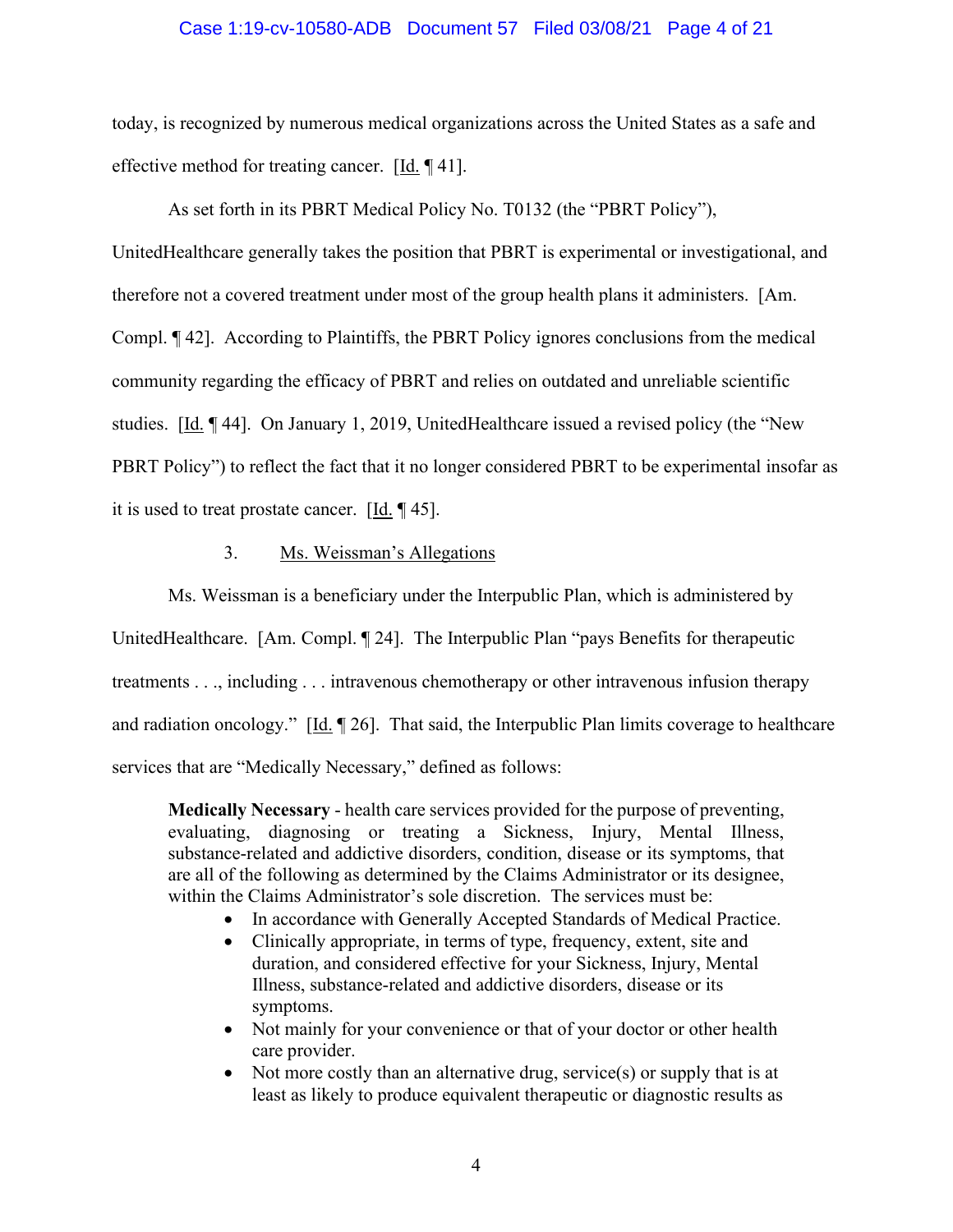to the diagnosis or treatment of your Sickness, Injury, disease or symptoms.

[Id. ¶¶ 26–27]. Additionally, the Interpublic Plan contains a number of exclusions from

coverage, including an exclusion for experimental or investigational services (the "Experimental

Exclusion"), which are defined as follows:

**Experimental or Investigational Services** - medical, surgical, diagnostic, psychiatric, mental health, substance-related and addictive disorders or other health care services, technologies, supplies, treatments, procedures, drug therapies, medications or devices that, at the time the Claims Administrator and the Plan Administrator make a determination regarding coverage in a particular case, are determined to be any of the following:

- Not approved by the U.S. Food and Drug Administration (FDA) to be lawfully marketed for the proposed use and not identified in the American Hospital Formulary Service or the United States Pharmacopoeia Dispensing Information as appropriate for the proposed use.
- Subject to review and approval by any institutional review board for the proposed use. (Devices which are FDA approved under the Humanitarian Use Device exemption are not considered to be Experimental or Investigational.)
- The subject of an ongoing Clinical Trial that meets the definition of a Phase I, II or III Clinical Trial set forth in the FDA regulations, regardless of whether the trial is actually subject to FDA oversight.

 $[$ <u>Id.</u> ¶ 28].

In October 2015, Ms. Weissman was diagnosed with Stage IIB squamous cell carcinoma of the cervix. [Am. Compl. ¶ 61]. She completed successful traditional treatments in December 2015. [Id.]. A few months later, however, a PET/CT scan revealed two small lymph nodes in her para-aortic region, which were confirmed to be squamous cell carcinoma. [Id. ¶ 62]. She underwent laparoscopic resection of the nodes in April 2016. [Id.]. Subsequently, Ms. Weissman was referred to Dr. Andrea L. Russo, a professor at Harvard Medical School and a member of Massachusetts General Hospital's Department of Radiation Oncology, for consideration of PBRT. [Id. ¶ 63]. Dr. Russo, along with other members of Ms. Weissman's care team, determined that PBRT was essential for multiple medical reasons. [Id.]. Pursuant to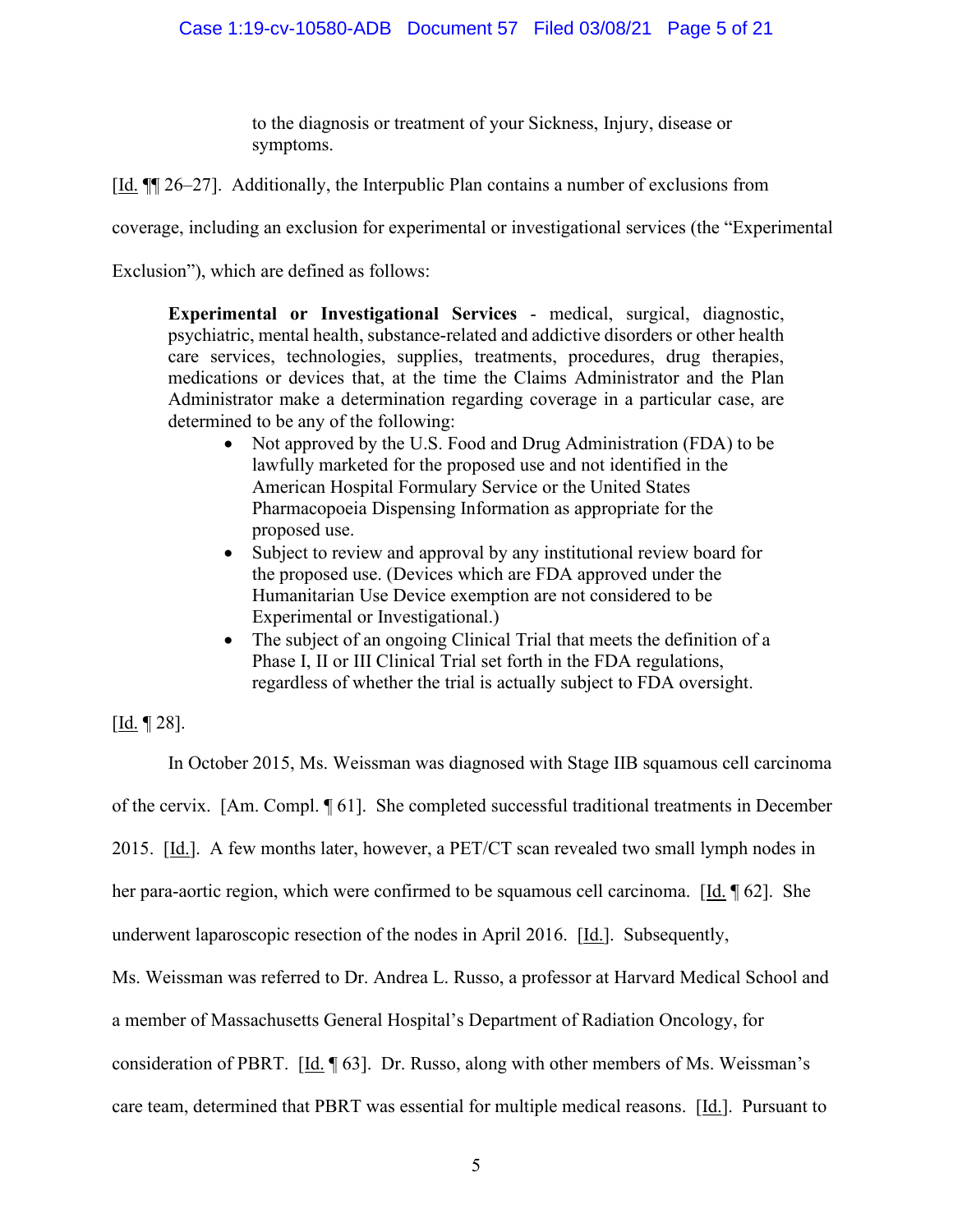#### Case 1:19-cv-10580-ADB Document 57 Filed 03/08/21 Page 6 of 21

the Interpublic Plan's protocols, Ms. Weissman's providers contacted UnitedHealthcare to seek prior authorization for her treatment plan, which included PBRT. [Id. ¶ 64]. In an April 6, 2016 letter, UnitedHealthcare denied coverage based on the PBRT Policy and the Experimental Exclusion. [Id. ¶¶ 64–65]. Ms. Weissman and Dr. Russo appealed the adverse decision, both within UnitedHealthcare and with an external review organization, but were unsuccessful in obtaining coverage for Ms. Weissman's PBRT treatment. [Id. ¶¶ 66–76]. Despite the lack of coverage, Ms. Weissman underwent successful PBRT treatment and is now cancer-free. [Id.¶¶ 77–78]. Her treatment cost \$95,000. [Id. ¶ 77].

#### 4. Mr. Cole's Allegations

Mr. Cole is covered by a health insurance plan issued on behalf of his employer, Cole, Scott & Kissane, P.A. (the "CSK Plan") and administered by UnitedHealthcare. [Am. Compl. ¶ 29]. Under the CSK Plan, Mr. Cole is covered for healthcare services that are "medically necessary" (i.e., "health care services provided for the purpose of preventing, evaluating, diagnosing or treating a Sickness, Injury, Mental Illness, substance-related and addictive disorders, condition, disease or its symptoms"). [Id. ¶¶ 30–31]. The CSK Plan includes the same Experimental Exclusion as Ms. Weissman's plan. [Id. ¶ 32].

In April 2018, Mr. Cole was diagnosed with high-risk prostate cancer. [Am. Compl. ¶ 81]. In May 2018, his radiation oncologist, Dr. Marcio Fagundes of the Miami Cancer Institute at Baptist Health South Florida, recommended that Mr. Cole undergo PBRT because, among other reasons, it would have a higher likelihood of achieving a better outcome than IMRT. [Id.]. UnitedHealthcare denied Mr. Cole's request for pre-authorization, citing the Experimental Exclusion and the PBRT Policy. [Id. ¶ 82]. Mr. Cole and Dr. Fagundes appealed the coverage denial, both within UnitedHealthcare's internal appeal channels and externally, but were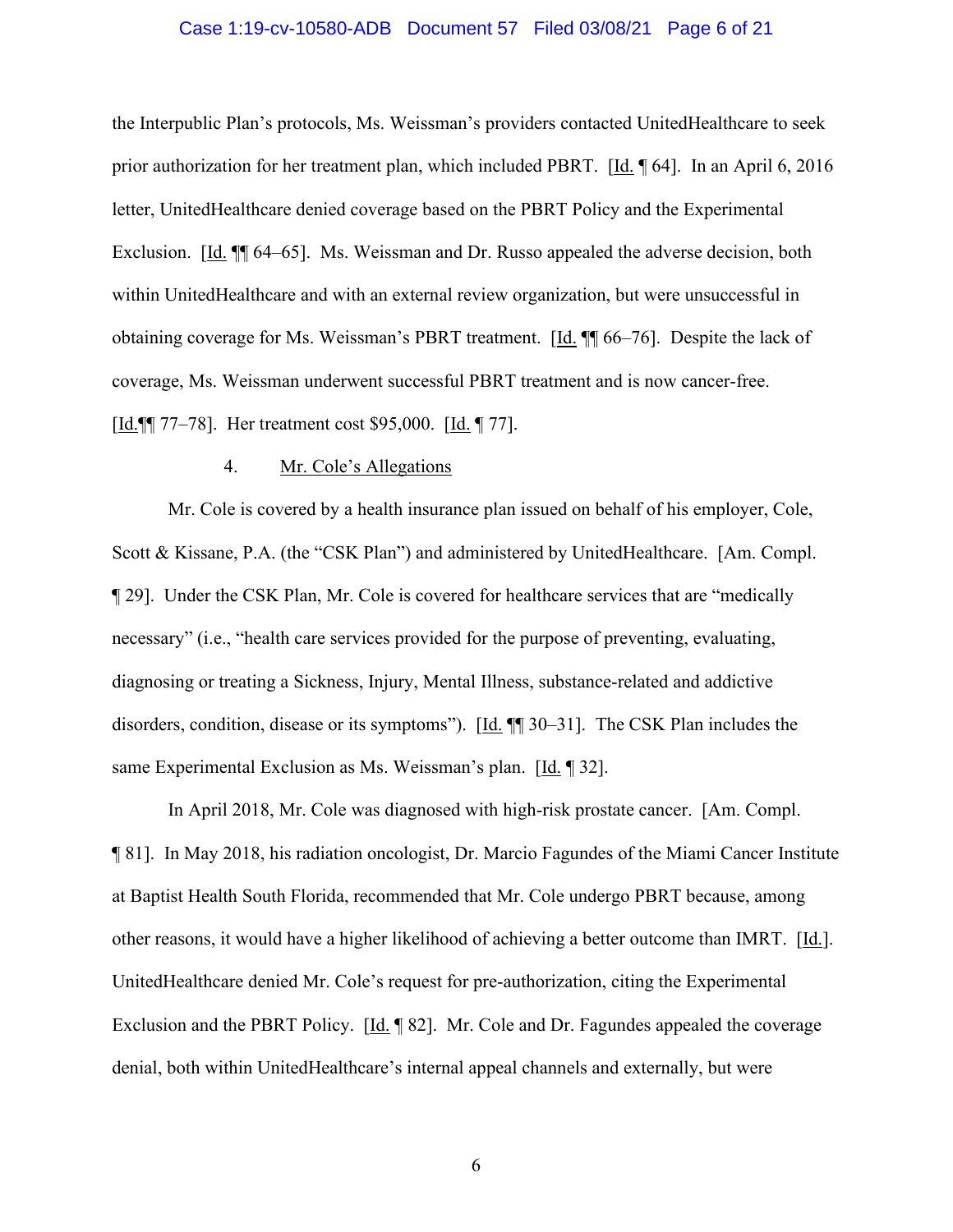#### Case 1:19-cv-10580-ADB Document 57 Filed 03/08/21 Page 7 of 21

unsuccessful in obtaining coverage for Mr. Cole's PBRT treatment. [Id. ¶¶ 83–94]. Nonetheless, Mr. Cole underwent PBRT treatment, with positive results. [Id. ¶ 95]. His out-of-pocket expenses were \$85,000. [Id.].

#### 5. Mr. Rizzuto's Allegations

Mr. Rizzuto is a beneficiary under the Hertz Plan, which is administered by UnitedHealthcare. [Am. Compl. ¶ 33]. The Hertz Plan provides coverage that is nearly identical to the coverage provided under Ms. Weissman's plan. Compare [id. ¶¶ 26–28], with [id.  $\P\P$  34–36].

Mr. Rizzuto was diagnosed with brain cancer in August 2017. [Am. Compl. ¶ 98]. In December 2017 and again in January 2018, Mr. Rizzuto underwent craniotomy procedures, which led to adverse side effects including cognitive deficits, fatigue, and loss of peripheral vision. [Id. ¶¶ 100–01]. Subsequently, Mr. Rizzuto's radiation oncologist, Dr. Robert Lustig, the Chief of Clinical Operations for Radiation Oncology and a professor of Clinical Radiation Oncology at the University of Pennsylvania, recommended PBRT. [Id. ¶ 101]. Mr. Rizzuto's doctors believed that PBRT was safer than traditional radiation and would spare healthy brain tissue. [Id. ¶ 102]. Accordingly, Mr. Rizzuto sought prior authorization from UnitedHealthcare for his PBRT treatment. [Id.]. Shortly thereafter, UnitedHealthcare denied coverage based on the PBRT Policy and the Experimental Exclusion. [Id. ¶ 104]. Mr. Rizzuto, his wife, and his doctors appealed the decision, both internally and externally, but could not convince UnitedHealthcare to change its position. [Id. ¶¶ 105–115]. Mr. and Mrs. Rizzuto raised the \$126,000 needed for Mr. Rizzuto's PBRT treatment through a Go Fund Me page. [Id. 116]. Mr. Rizzuto's tumor is now stable.  $[\underline{Id}, \P 117]$ .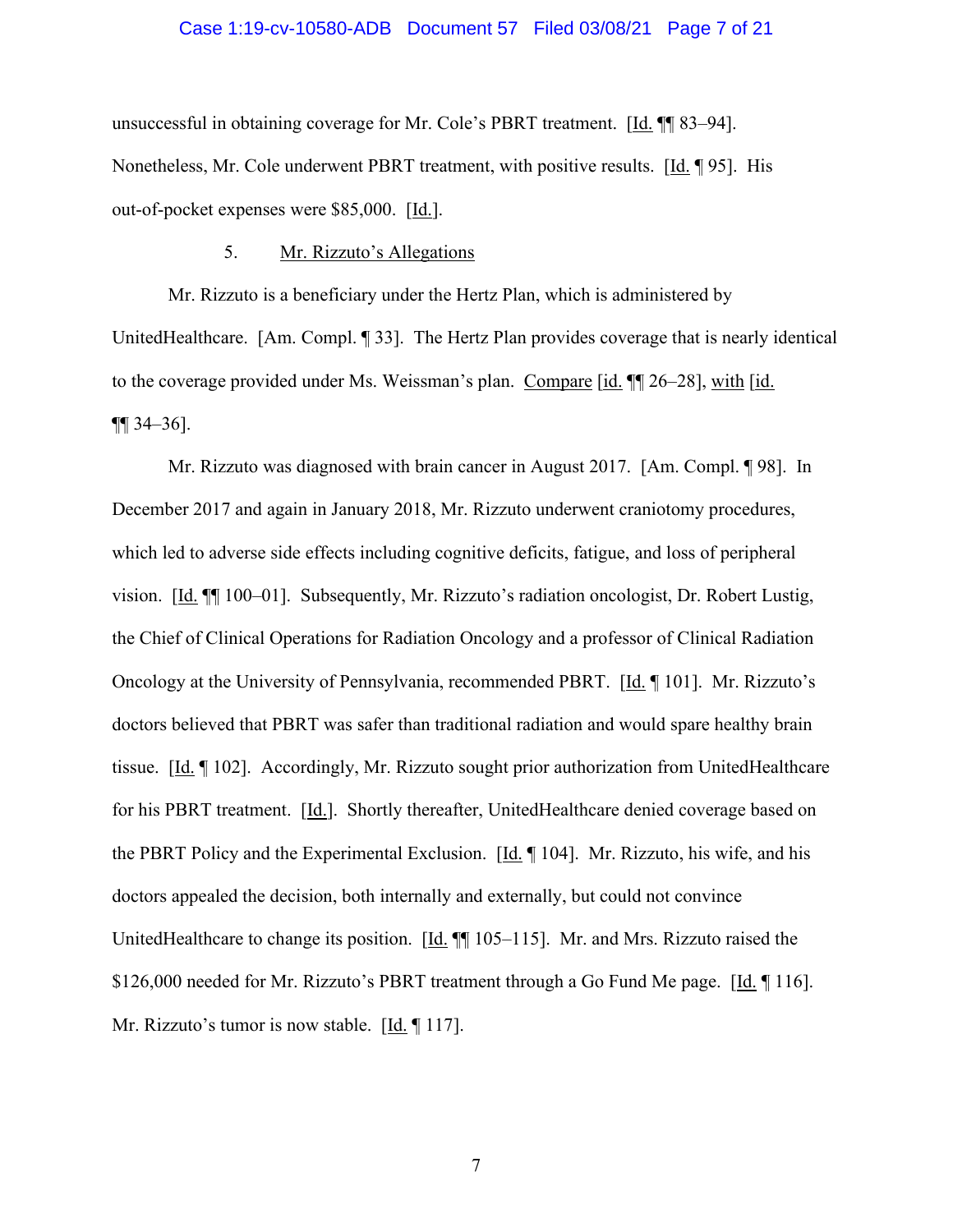## **B. Procedural Background**

Ms. Weissman filed her original complaint in this action on March 26, 2019. [ECF No.

1]. On March 25, 2020, the Court granted Defendants' motion to dismiss, but gave

Ms. Weissman leave to amend. [ECF No. 36]. On April 8, 2020, the Court consolidated

Ms. Weissman's case with Mr. Cole's, which was transferred to this district from the United

States District Court for the Southern District of Florida, [ECF No. 39], and on April 13, 2020,

the Court further consolidated the cases with Mr. Rizzuto's, which was transferred to this district

from the United States District Court for the Middle District of Florida, [ECF No. 40].

On May 15, 2020, Plaintiffs filed their two-count consolidated, amended class-action

complaint. [Am. Compl.]. Their proposed class consists of:

All persons covered under ERISA-governed plans, administered or insured by UnitedHealthcare, whose requests for PBRT were denied at any time within the applicable statute of limitations, or whose requests for PBRT will be denied in the future, based upon a determination by UnitedHealthcare that PBRT is not medically necessary or is experimental, investigational or unproven.

[Id. | 126].<sup>1</sup> In Count I, asserted against UnitedHealthcare, they allege that UnitedHealthcare breached its fiduciary duties "by adopting, implementing, and applying a policy to deny coverage for PBRT based on the Experimental Exclusion under its Plans, when such a finding was contrary to generally accepted practices and to the terms of the Plans." [Id. ¶ 146]; see [id. ¶ 153]. Pursuant to 29 U.S.C. § 1132(a)(3), ERISA's "catch-all" provision, they seek an

[Am. Compl. ¶ 127].

 $<sup>1</sup>$  Excluded from the putative class are:</sup>

<sup>(</sup>a) Defendant, including any entity or division in which Defendant has a controlling interest, as well as its agents, representatives, officers, directors, employees, trustees, and other entities related to, or affiliated with Defendant, (b) Class Counsel, and (c) the Judge to whom this case is assigned and any members of the Judge's staff or immediate family.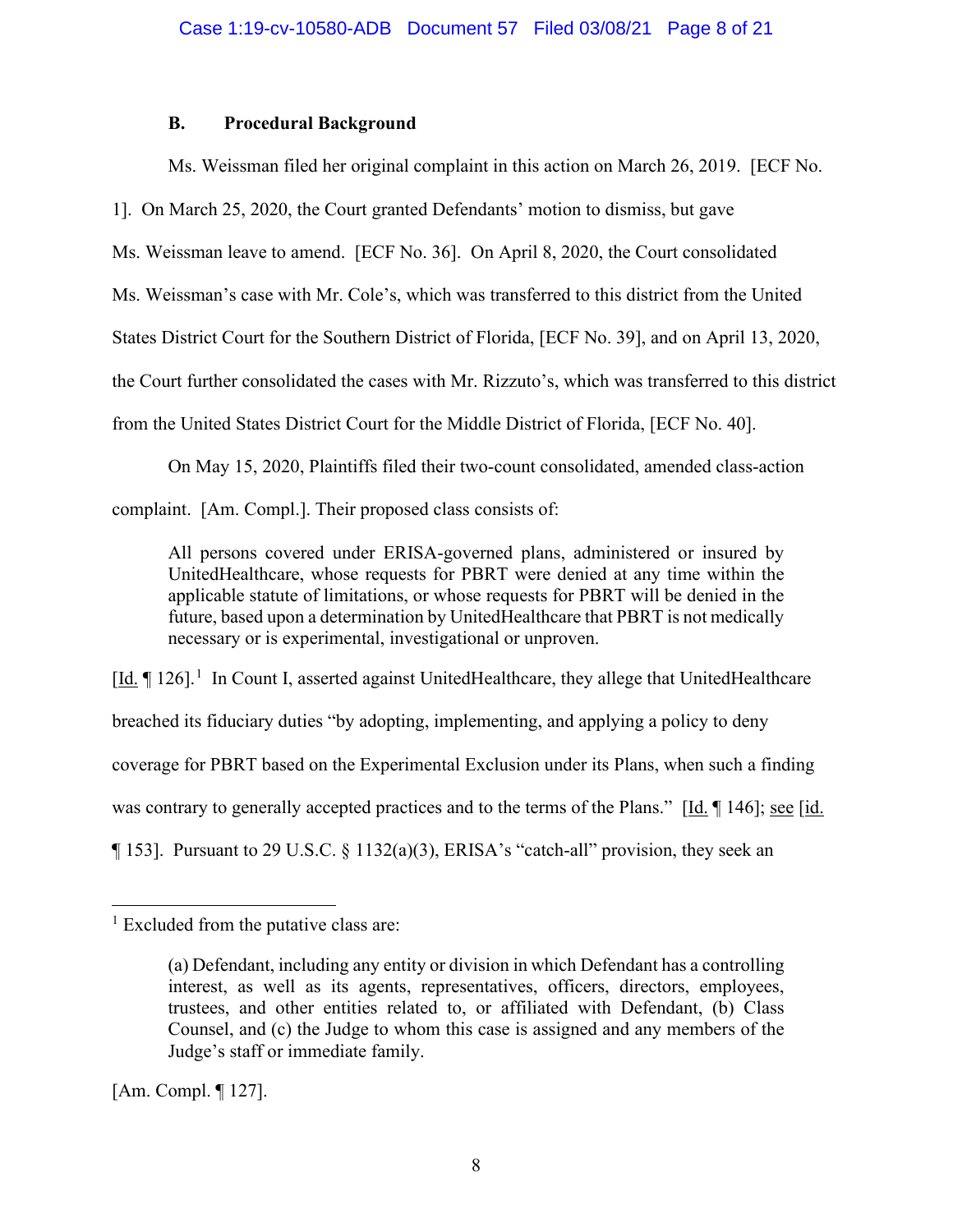#### Case 1:19-cv-10580-ADB Document 57 Filed 03/08/21 Page 9 of 21

injunction requiring United Healthcare to: (1) "[r]etract its categorical denials of PBRT prior authorization requests and/or claims"; (2) "[p]rovide notice to all PBRT Class Members who have had prior authorization requests or claims for PBRT denied"; (3) "[r]e-evaluate all prior authorization requests or claims for PBRT by Plaintiffs and the PBRT Class Members under an ERISA-compliant procedure and, where warranted, reimburse Plaintiffs and the PBRT Class Members for amounts incurred for PBRT as a result of coverage denials in violation of ERISA"; and (4) "[a]ccount for and disgorge any profits UnitedHealthcare may have realized by virtue of its improperly denied claims and violations of ERISA." [Id. at 43].

In Count II, asserted against all defendants, Plaintiffs allege that UnitedHealthcare improperly denied their benefits. [Am. Compl.  $\P$ [154–61]. Under 29 U.S.C. § 1132(a)(1)(B), they seek: (1) an award of the amounts owed to them; or (2) the injunctive relief described above.  $[\underline{Id}$  at 43–44].<sup>2</sup>

On June 29, 2020, Defendants moved to dismiss. [ECF No. 46]. Plaintiffs opposed on August 10, 2020, [ECF No. 50], and Defendants replied on September 2, 2020, [ECF No. 54].

#### **II. LEGAL STANDARD**

In reviewing a motion to dismiss under Rule 12(b)(6), the Court must accept as true all well-pleaded facts, analyze those facts in the light most favorable to the plaintiff, and draw all reasonable factual inferences in favor of the plaintiff. See Gilbert v. City of Chicopee, 915 F.3d 74, 76, 80 (1st Cir. 2019). "[D]etailed factual allegations" are not required, but the complaint must set forth "more than labels and conclusions." Bell Atl. Corp. v. Twombly, 550 U.S. 544,

<sup>&</sup>lt;sup>2</sup> In connection with both counts, Plaintiffs seek pre- and post-judgment interest as well as attorneys' fees. [Am. Compl. at 44].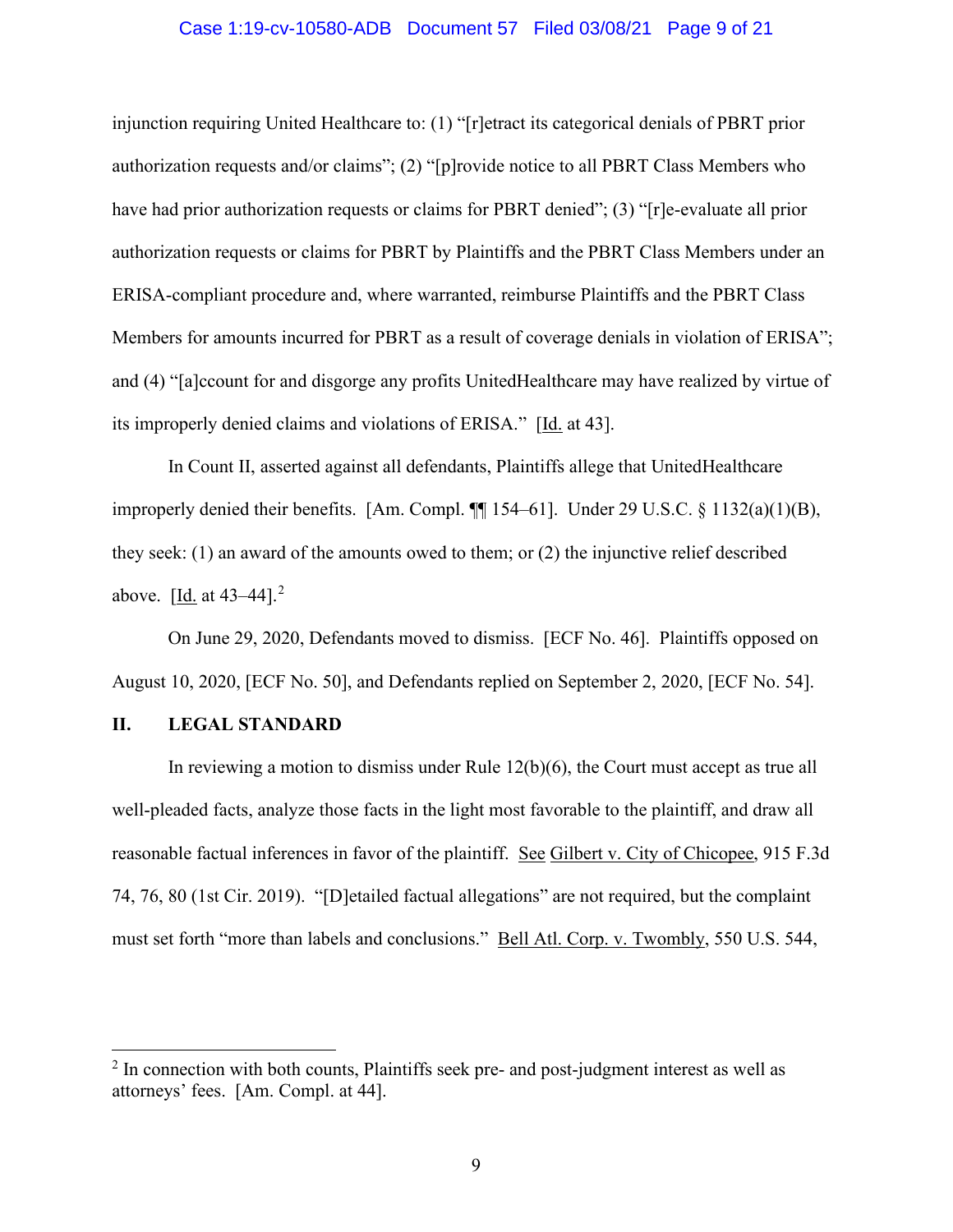#### Case 1:19-cv-10580-ADB Document 57 Filed 03/08/21 Page 10 of 21

555 (2007). The alleged facts must be sufficient to "state a claim to relief that is plausible on its face." Id. at 570.

"To cross the plausibility threshold a claim does not need to be probable, but it must give rise to more than a mere possibility of liability." Grajales v. P.R. Ports Auth., 682 F.3d 40, 44–45 (1st Cir. 2012) (citing Ashcroft v. Iqbal, 556 U.S. 662, 678 (2009)). "A determination of plausibility is 'a context-specific task that requires the reviewing court to draw on its judicial experience and common sense." Id. at 44 (quoting Iqbal, 556 U.S. at 679). "[T]he complaint should be read as a whole, not parsed piece by piece to determine whether each allegation, in isolation, is plausible." Hernandez-Cuevas v. Taylor, 723 F.3d 91, 103 (1st Cir. 2013) (quoting Ocasio-Hernández v. Fortuño-Burset, 640 F.3d 1, 14 (1st Cir. 2011)). "The plausibility standard invites a two-step pavane." Elsevier, 732 F.3d at 80 (citing Grajales, 682 F.3d at 45). First, the Court "must separate the complaint's factual allegations (which must be accepted as true) from its conclusory legal allegations (which need not be credited)." Id. (quoting Morales-Cruz v. Univ. of P.R., 676 F.3d 220, 224 (1st Cir. 2012)). Second, the Court "must determine whether the remaining factual content allows a 'reasonable inference that the defendant is liable for the misconduct alleged.'" Id. (quoting Morales-Cruz, 676 F.3d at 224).

#### **III. DISCUSSION**

#### **A. Breach of Fiduciary Duty**

As noted above, Plaintiffs allege that UnitedHealthcare breached its fiduciary duties by "adopting, implementing, and applying a policy to deny coverage for PBRT based on the Experimental Exclusion under its Plans, when such a finding was contrary to generally accepted practices and to the terms of the Plans" and seek relief under 29 U.S.C. § 1132(a)(3). [Am. Compl. ¶ 146]. Defendants make two arguments as to why Plaintiffs' breach of fiduciary duty

10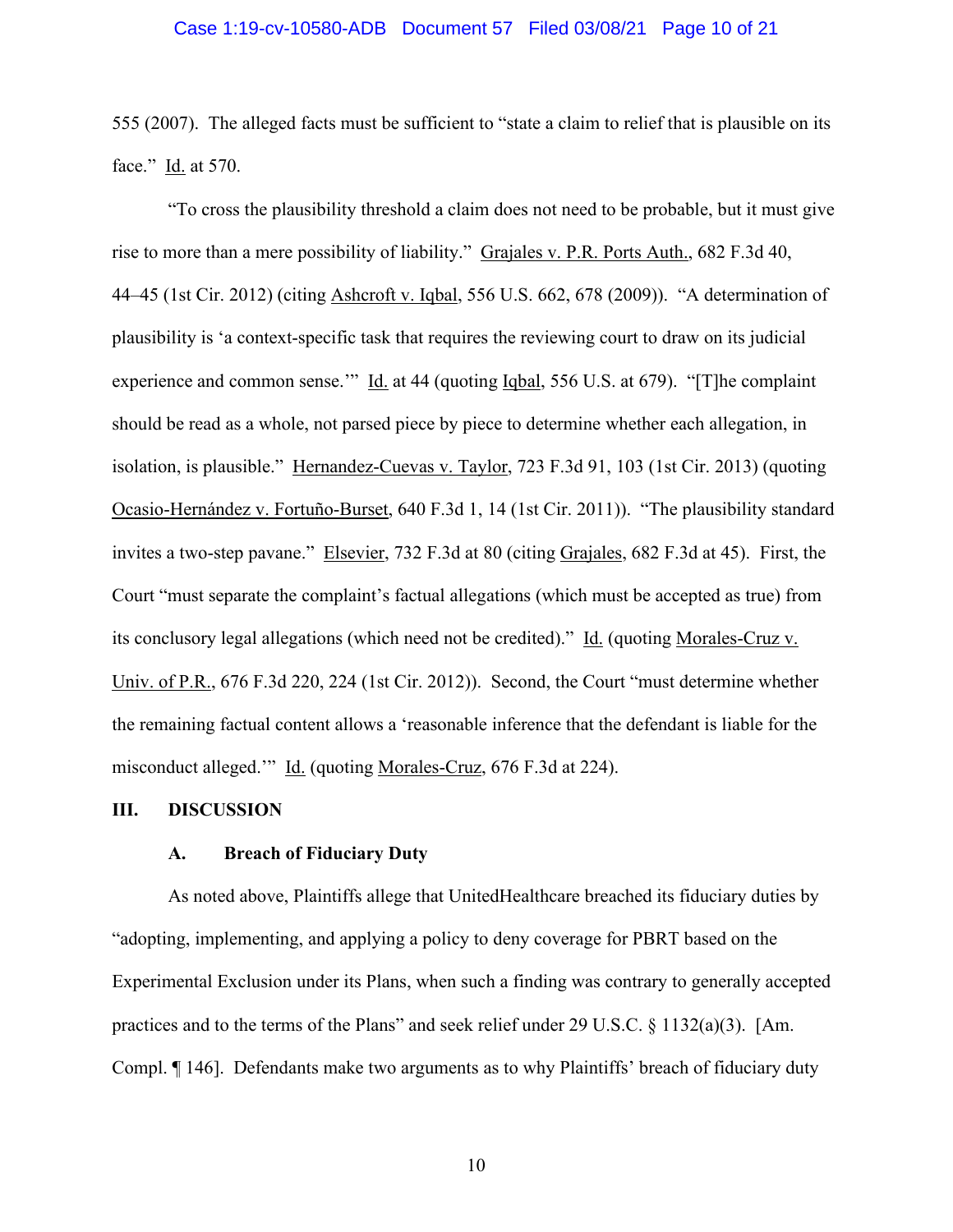#### Case 1:19-cv-10580-ADB Document 57 Filed 03/08/21 Page 11 of 21

claim should be dismissed. For the reasons discussed below, the Court finds each unconvincing, and Defendants' motion to dismiss Plaintiffs' breach of fiduciary duty claim, [ECF No. 46], is therefore DENIED.

#### 1. The Court's Prior Ruling Does Not Bar Plaintiffs' Claim

Defendants argue that the Court already determined, in its March 25, 2020 Memorandum and Order granting Defendants' motion to dismiss Ms. Weissman's complaint (the "March 2020 Order"), [ECF No. 36], that Plaintiffs' breach of fiduciary duty claim fails as a matter of law, and that the claim should therefore be dismissed, [ECF No. 47 at 10–12]. Plaintiffs respond that Defendants misread the March 2020 Order and that even if their denial of benefits and breach of fiduciary duty claims are ultimately found to be duplicative, the Court should not dismiss either at the motion to dismiss stage. [ECF No. 50 at 9–11]. In the March 2020 Order, the Court found the following:

ERISA provides various civil enforcement mechanisms in 29 U.S.C. § 1132(a). Each subsection provides a separate cause of action, requiring different elements and providing different relief. Section  $1132(a)(1)(B)$  allows a participant in an ERISA-governed plan to bring a civil action to recover benefits due to him under the terms of his plan, to enforce his rights under the terms of the plan, or to clarify his rights to future benefits under the terms of the plan. Section  $1132(a)(3)$ , meanwhile, provides that a participant may bring a civil action (A) to enjoin any act or practice which violates any provision of this subchapter or the terms of the plan, or  $(B)$  to obtain other appropriate equitable relief  $(i)$  to redress such violations or (ii) to enforce any provisions of this subchapter or the terms of the plan.

The Supreme Court has explained that  $\S 1132(a)(1)(B)$  allows a plaintiff to recover benefits due under the plan, to enforce rights under the terms of the plan, and to obtain a declaratory judgment of future entitlement to benefits under the provisions of the plan contract. The Supreme Court has also said that  $\S$  1132(a)(3) is a catch-all provision that act[s] as a safety net, offering appropriate equitable relief for injuries . . . not elsewhere adequately remed[ied] under § 1132(a). [F]ederal courts have uniformly concluded that, if a plaintiff can pursue benefits under the plan pursuant to Section  $[(a)](1)$ , there is an adequate remedy under the plan which bars a further remedy under Section  $[(a)](3)$ .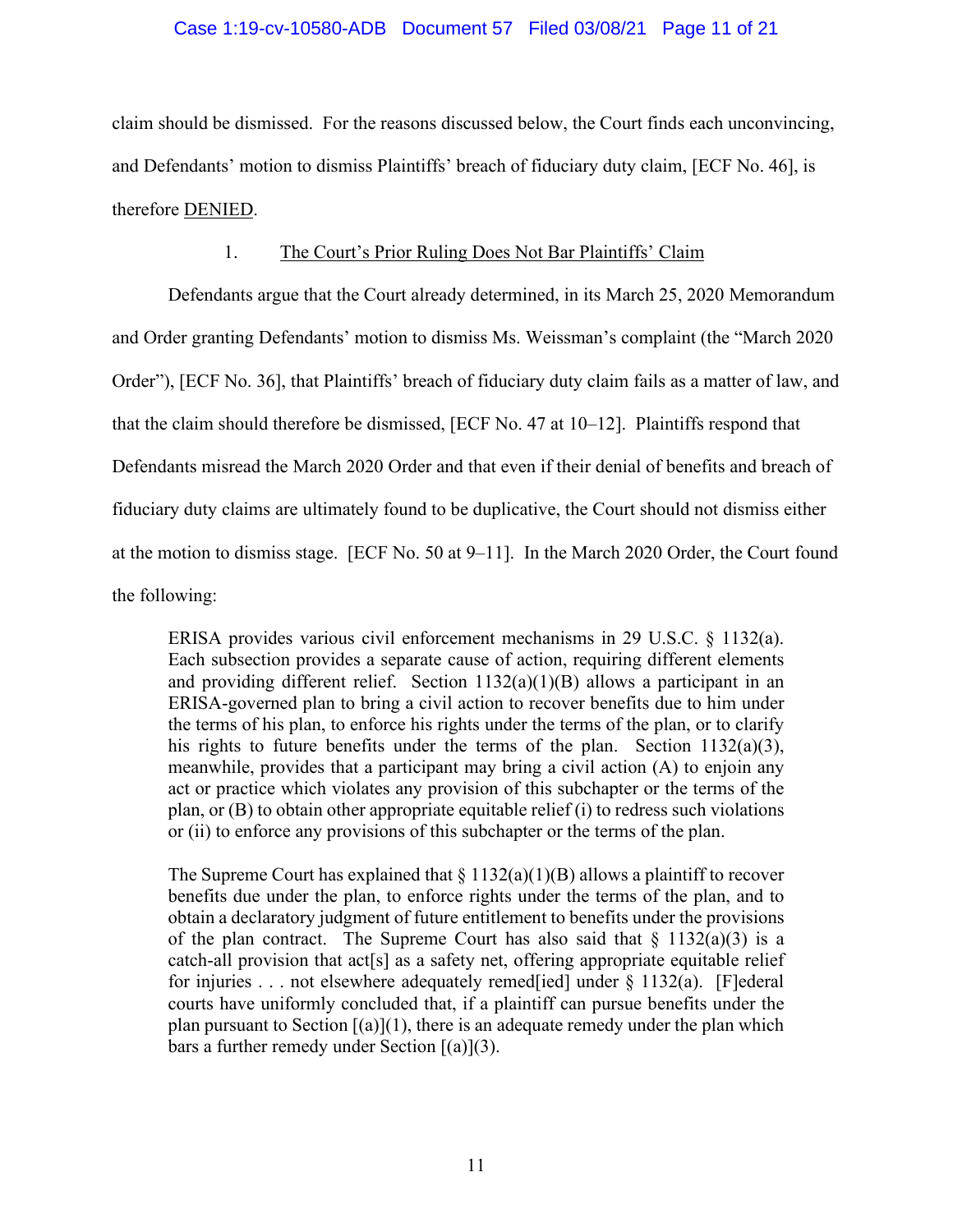In response, Weissman argues that it is premature to determine whether she can bring claims under both § 1132(a)(1)(B) and § 1132(a)(3). Other circuits that have considered the issue have found that a plaintiff may plead claims under both  $\S 1132(a)(1)(B)$  and  $\S 1132(a)(3)$  at the motion to dismiss stage, so long as the plaintiff does not actually recover under both theories. This Court recently found that it is inappropriate to dismiss a complaint that brings claims under both  $\S 1132(a)(1)(B)$  and  $\S 1132(a)(3)$  as duplicative because plaintiffs can bring claims under both sections even though plaintiffs cannot recover under both provisions. In this case, however, where the complaint only seeks relief under  $\S 1132(a)(3)$  and makes no mention of  $\S$  1132(a)(1)(B), Weissman's argument that she may seek relief under both statutes is inapposite.

Here, Weissman seeks a disgorgement of any profits that the Defendants made by wrongfully denying coverage, and she also seeks an injunction compelling UnitedHealthcare to (1) provide coverage for proton beam therapy, (2) provide notice to plan members of that coverage, and (3) re-evaluate all prior authorization requests for coverage for proton beam therapy. Because the complaint seeks relief that is generally available under  $\S 1132(a)(1)(B)$ , it must be dismissed because it has inappropriately repackaged a request for relief under  $\S 1132(a)(1)(B)$  as an action under  $\S 1132(a)(3)$ .

[ECF No. 36 at 11–13 (alterations in original) (citations and internal quotation marks omitted)].

Additionally, the Court noted that Ms. Weissman's "complaint inappropriately seeks *only* relief

under 29 U.S.C. § 1132(a)(3)." [Id. at 16 (emphasis added)].

Contrary to Defendants' assertion, the problem with Ms. Weissman's initial complaint was not that her  $\S 1132(a)(3)$  claim was deficient as a matter of law but rather that bringing a standalone § 1132(a)(3) claim, where § 1132(a)(1)(B) might provide an adequate remedy, is inappropriate. In other words, an ERISA plaintiff cannot eschew the statute's preferred enforcement mechanism, § 1132(a)(1)(B), for its catch-all provision, § 1132(a)(3), by electing to forgo a  $\S$  1132(a)(1)(B) claim. The amended complaint remedies that problem by asserting claims under both § 1132(a)(3) and § 1132(a)(1)(B). Although Defendants are correct that Plaintiffs will not be permitted to ultimately recover under  $\S 1132(a)(3)$  if  $\S 1132(a)(1)(B)$ provides an adequate remedy, for the reasons noted in the March 2020 Order, the Court need not dismiss the  $\S 1132(a)(3)$  claim at this stage merely because it may turn out to be duplicative.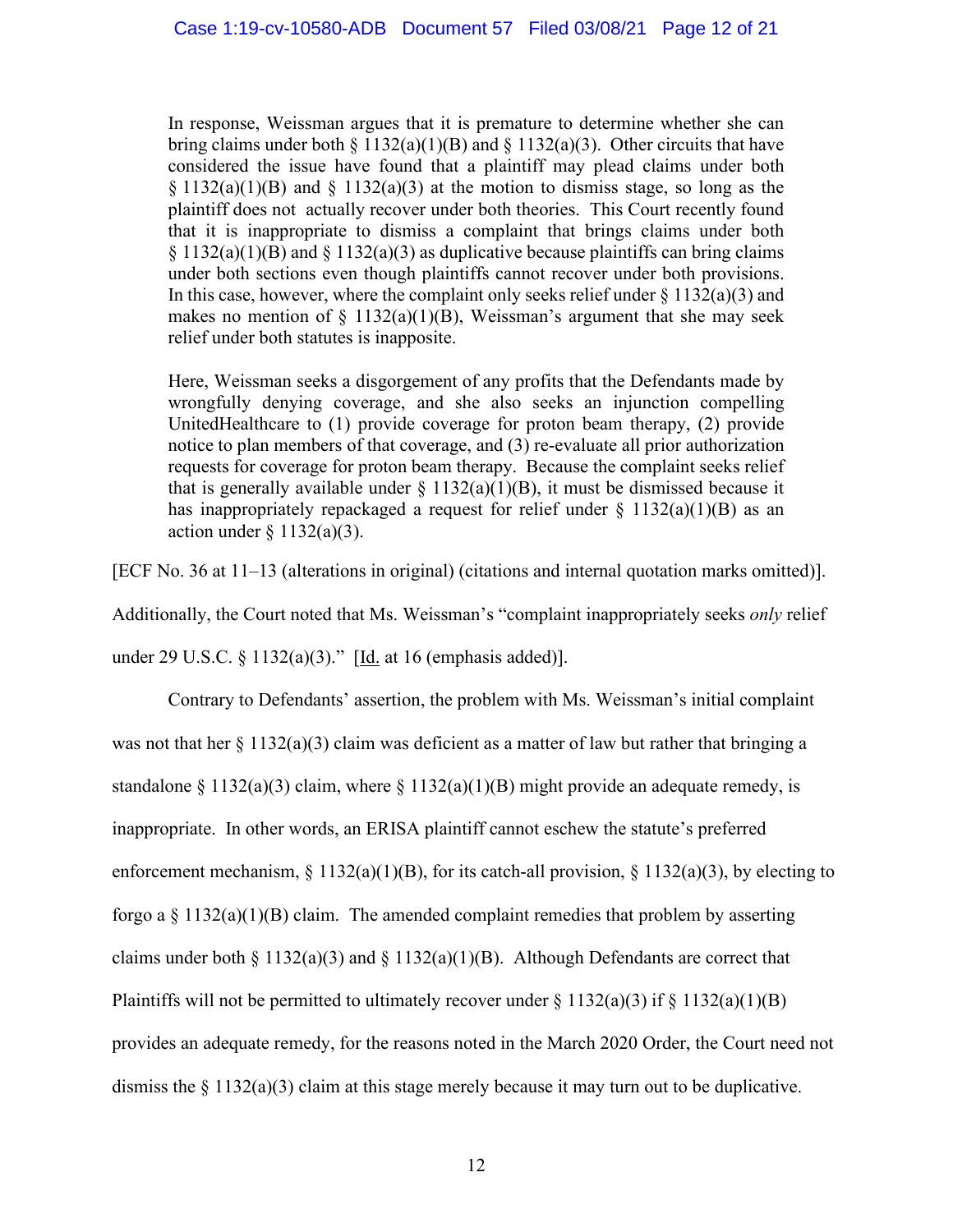#### Case 1:19-cv-10580-ADB Document 57 Filed 03/08/21 Page 13 of 21

Accordingly, the March 2020 Order does not foreclose Plaintiffs' breach of fiduciary duty claim.<sup>3</sup>

## 2. Plaintiffs Have Not Alleged a Breach of Fiduciary Duty Based Solely on the Adoption of the PBRT Policy

Defendants next argue that Plaintiffs cannot challenge UnitedHealthcare's PBRT Policy because the establishment of a clinical coverage policy used for interpreting plan terms is not a fiduciary act under ERISA. [ECF No. 47 at 13–14; ECF No. 54 at 10–11]. Plaintiffs maintain that they are not challenging UnitedHealthcare's mere establishment of the PBRT Policy but rather its application of the policy to their claims. [ECF No. 50 at 11–14].

As the Court noted in the March 2020 Order, Defendants are correct that Plaintiffs cannot assert that UnitedHealthcare's establishment of the PBRT Policy is, itself, a breach of fiduciary duty under ERISA. See [ECF No. 36 at 9–11]. The Court, however, does not understand the amended complaint to be advancing a theory based only on the creation of the PBRT Policy. Plaintiffs allege that UnitedHealthcare breached its fiduciary duties by denying their requests for pre-authorization for PBRT treatment based on the PBRT Policy and the Experimental Exclusion. [Am. Compl. 146 ("UnitedHealthcare violated these duties by adopting, implementing, and *applying* a policy to deny coverage for PBRT based on the Experimental Exclusion under its Plans . . ." (emphasis added)); id. ¶ 124 ("By drafting, implementing, and *applying* its PBRT Policy, UnitedHealthcare sacrificed the interests of insureds like Plaintiffs

 $3$  The parties dispute the applicability of the law-of-the-case doctrine as to the March 2020 Order, noting, among other things, that Messrs. Cole and Rizzuto were not parties to the litigation when the Court made its ruling. See [ECF No. 47 at 11–12; ECF No. 50 at 9, 9 n.1; ECF No. 54 at 8, 8 n.1]. The Court need not decide whether any exceptions apply or whether the law-of-the-case doctrine binds non-parties whose claims have since been consolidated because the Court did not, in fact, find that Plaintiffs'  $\S 1132(a)(3)$  claim was legally deficient.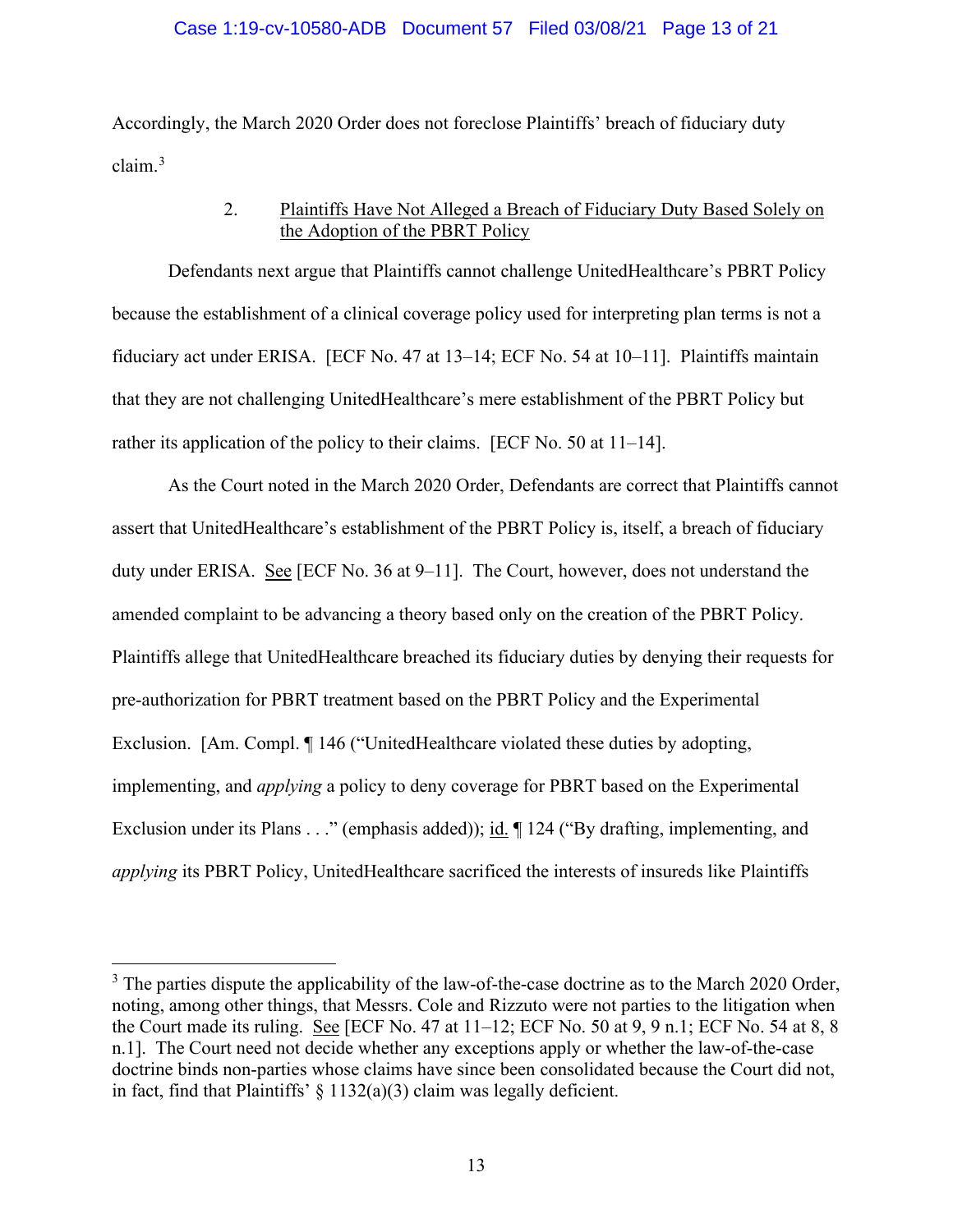#### Case 1:19-cv-10580-ADB Document 57 Filed 03/08/21 Page 14 of 21

. . ." (emphasis added))]. Plaintiffs do not object to the PBRT Policy's mere existence but rather to UnitedHealthcare's reliance on it in denying coverage for PBRT treatment.

#### **B. Denial of Benefits**

As noted above, Plaintiffs allege that UnitedHealthcare improperly denied them benefits to which they were entitled and seek an award reimbursing them for the cost of their PBRT treatment under  $\S 1132(a)(1)(B)$ . [Am. Compl.  $\P\P 154-61$ ; id. at 43-44]. Defendants make two arguments as to why Plaintiffs' denial of benefits claim should be dismissed. For the reasons discussed below, each is unpersuasive, and Defendants' motion to dismiss Plaintiffs' denial of benefits claim, [ECF No. 46], is therefore DENIED.

## 1. Plaintiffs Have Adequately Alleged that the Exclusions Do Not Apply

Defendants argue that Plaintiffs have failed to plausibly allege that both potentially applicable coverage exclusions are inapplicable. [ECF No. 47 at 14–19; ECF No. 54 at 12–16]. Plaintiffs maintain that their allegations on this issue are sufficient to withstand a motion to dismiss. [ECF No. 50 at 14–18].

As an initial matter, by focusing on exclusions, Defendants seem to concede that PBRT was "medically necessary" for each plaintiff. See [ECF No. 47 at 14–19 (focusing exclusively on exclusions); ECF No. 54 at 12–16]. Additionally, Plaintiffs appear to accept that it is their burden to plead facts suggesting that the exclusions are inapplicable. See [ECF No. 50 at 14–18 (focusing on sufficiency of allegations and not challenging Defendants' statement concerning burden)]. Accordingly, the question before the Court is whether Plaintiffs' denial of benefits claim is viable in light of the potentially applicable exclusions and Plaintiffs' factual allegations regarding those exclusions.

14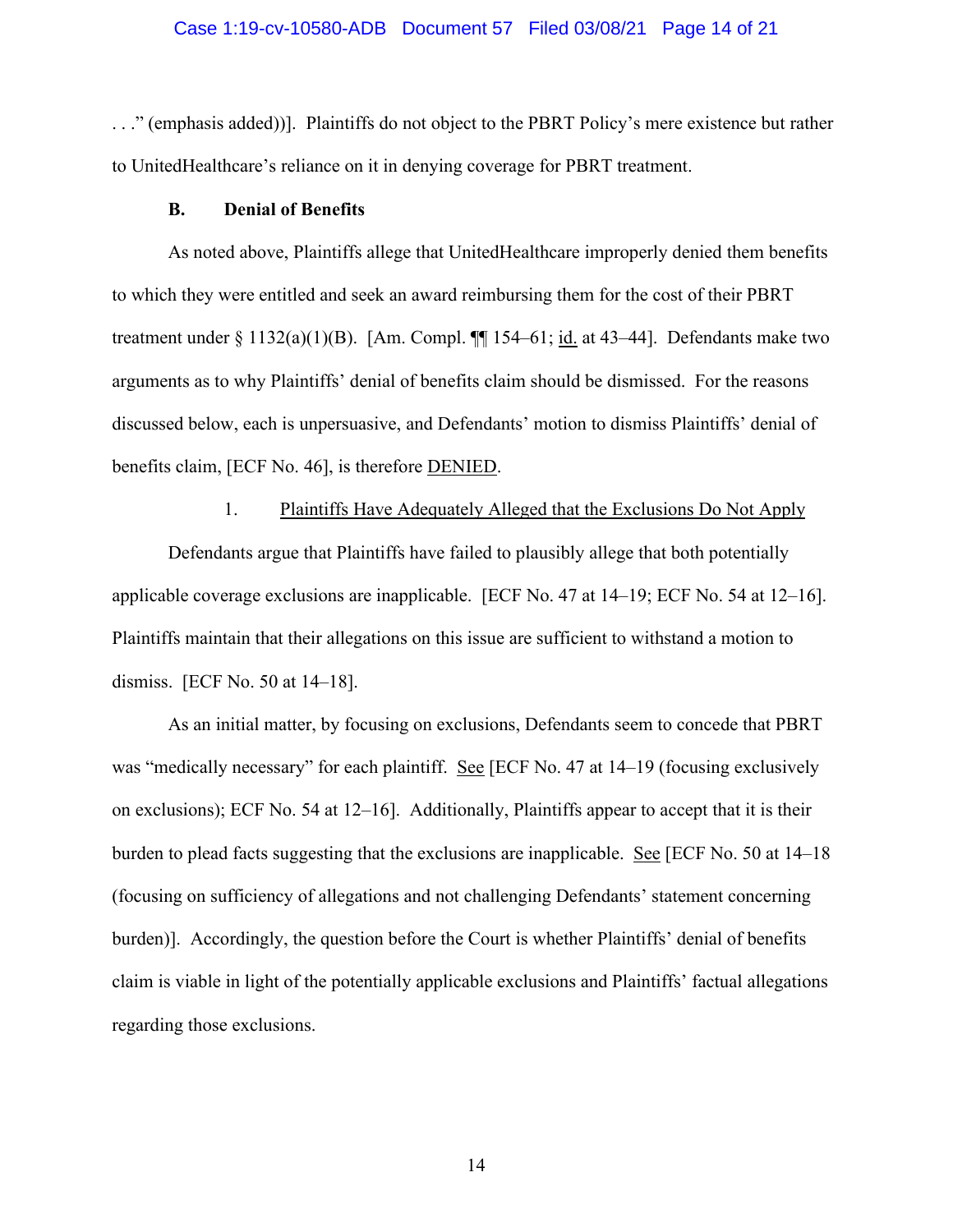#### Case 1:19-cv-10580-ADB Document 57 Filed 03/08/21 Page 15 of 21

The first potentially applicable exclusion is the Experimental Exclusion, which excludes coverage if the healthcare service in question is determined to be: (1) not approved by the FDA; (2) subject to review and approval by any institutional review board; or (3) the subject of an ongoing clinical trial. [Am. Compl. ¶¶ 28, 32, 36]. Defendants admit that Plaintiffs have adequately alleged that the FDA approved PBRT in 1988, [ECF No. 47 at 16], but argue that Plaintiffs have failed to plead facts suggesting that PBRT does not fall into the exclusion's other two categories, [id. at 16–19].

The second potentially applicable exclusion is the unproven services exclusion, which exempts from coverage "services . . . that are determined not to be effective for treatment of the medical condition and/or not to have a beneficial effect on health outcomes due to insufficient and inadequate clinical evidence from well-conducted randomized controlled trials or cohort studies in the prevailing published peer-reviewed medical literature." [Am. Compl. ¶ 53]. Defendants assert that Plaintiffs have pointed to no specific clinical evidence from controlled trials or cohort studies in peer-reviewed medical literature evidencing that PBRT is medically effective. [ECF No. 47 at 17–18].

Given Plaintiffs' burden at the motion to dismiss stage, see supra, Section II, their allegations are sufficient to survive a motion to dismiss. Specifically, Plaintiffs allege that, among other things:

- Medicare and Medicaid cover PBRT, [Am. Compl. 1 39];
- PBRT has been used to treat cancer since the 1950s, [id. ¶ 41];
- The National Association for Proton Therapy, the Alliance for Proton Therapy Access, and other medical organizations and studies have validated the safety and effectiveness of PBRT, [id.];
- Multiple cancer facilities and providers, including Baptist Hospital's Miami Cancer Institute, the MD Anderson Cancer Center, Loma Linda University, the University of Florida, the University of Maryland, Northwestern University, the Mayo Clinic, Emory University, Case Western Reserve University, Washington University in St. Louis, the University of Washington, the New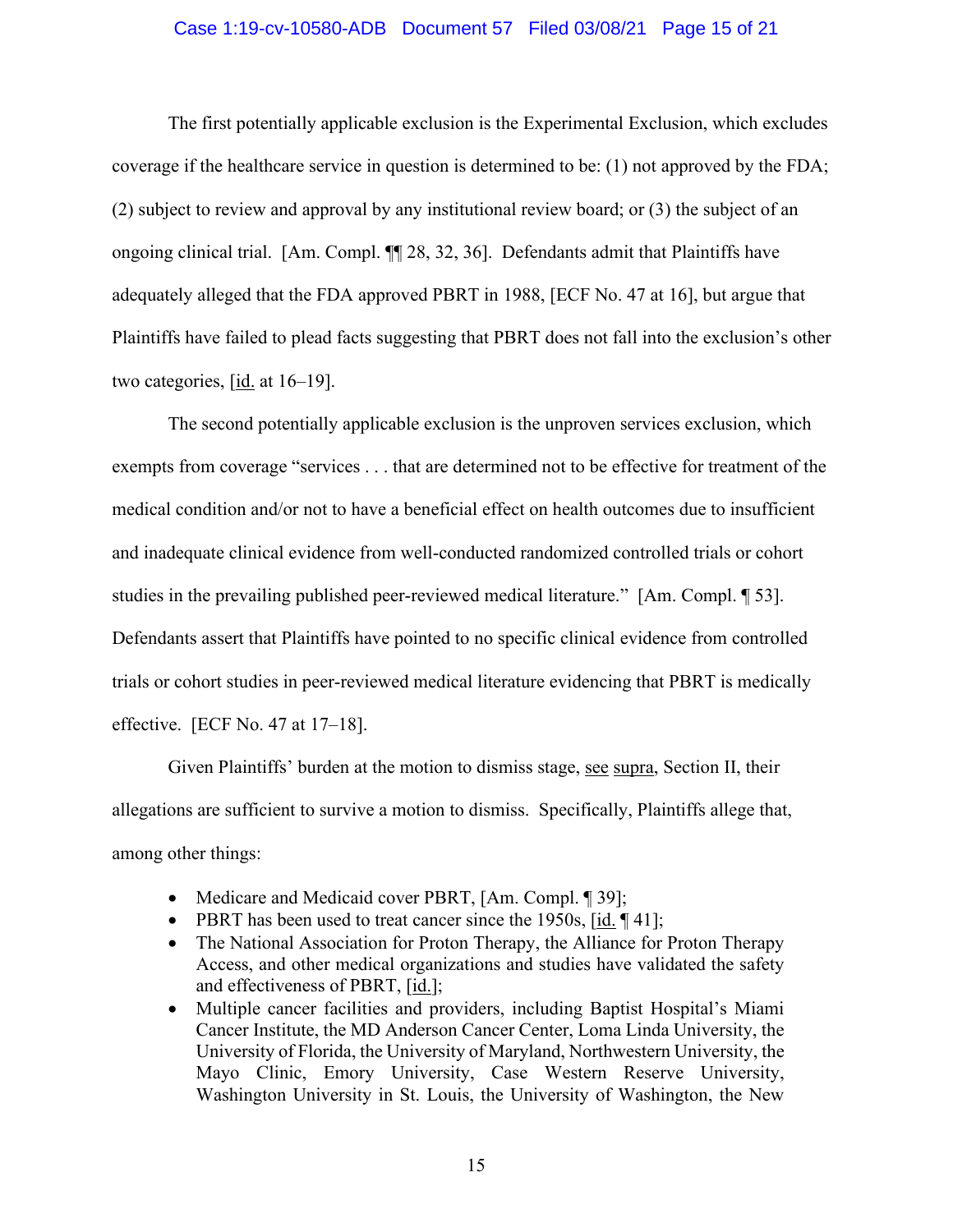York Proton Center, and the Texas Center for Proton Therapy regularly recommend and use PBRT, [id.];

- UnitedHealthcare covers PBRT for individuals younger than nineteen, [id. ¶ 43];
- One of UnitedHealthcare's affiliates recently pledged over \$15 million to construct and operate a proton center in New York City, [id. ¶ 57];
- Ms. Weissman's medical team considered PBRT to be her best option and did not consider it to be experimental or investigational,  $[\underline{\text{id}}]$ .  $[\text{M}]$  63, 67, 73];
- Mr. Cole's doctor believed PBRT would be more effective than IMRT and did not consider it to be experimental, [id. ¶¶ 81, 92]; and
- Mr. Rizzuto's doctors considered PBRT to be his best option and did not consider it to be experimental,  $[\underline{\text{id}}]$ . [[1] 101–02, 105–06].

Taking these factual allegations together, see Hernandez-Cuevas, 723 F.3d at 103, drawing on its experience and common sense, see Grajales, 682 F.3d at 44, and making all reasonable factual inferences in Plaintiffs' favor, see Gilbert, 915 F.3d at 80, the Court concludes that Plaintiffs have plausibly alleged that PBRT is not subject to either of the two asserted exclusions.

As to the Experimental Exclusion, based on the factual allegations, the Court can reasonably infer that PBRT, at least insofar as it is used to treat Plaintiffs' specific conditions, was not being reviewed by an institutional review board or the subject of an ongoing clinical trial because if either were pending, Plaintiffs' doctors specifically, and the medical community more generally, would not have characterized PBRT as safe.

As to the unproven services exclusion, the Court can reasonably infer that PBRT, at least to the extent it is used to treat Plaintiffs' conditions, is effective because otherwise Plaintiffs' doctors would not have recommended it to their patients and renowned medical organizations and cancer treatment centers would not trumpet its effectiveness and recommend its use. Whether the exclusions are, in fact, applicable is a question for a later day but because Plaintiffs'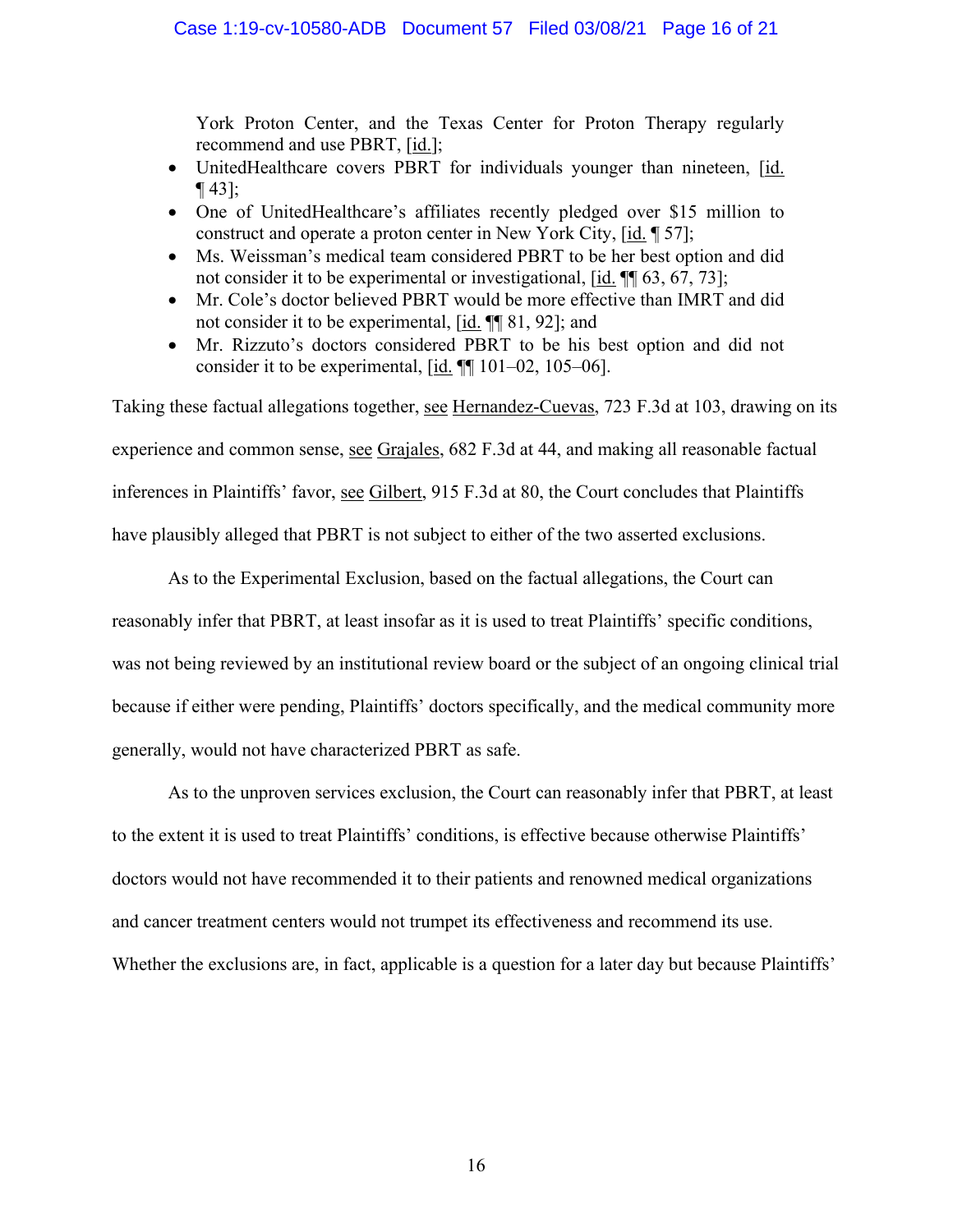#### Case 1:19-cv-10580-ADB Document 57 Filed 03/08/21 Page 17 of 21

factual allegations allow a reasonable inference that the PBRT is not barred by either exception, they have put forth enough to survive a motion to dismiss.<sup>4</sup> See Twombly, 550 U.S. at 570.

# 2. Plaintiffs Have Adequately Alleged that the Denial Was Arbitrary and **Capricious**

Defendants argue that Plaintiffs have failed to plausibly allege that the benefit determinations at issue were arbitrary and capricious. [ECF No. 47 at 19–22; ECF No. 54 at 16–17]. Plaintiffs maintain that their allegations are sufficient at this stage. [ECF No. 50 at 18–20].

Plaintiffs specifically allege that UnitedHealthcare had discretion to interpret plans and make benefit determinations, see [Am. Compl. ¶¶ 22, 24, 29, 33], and seem to concede that the arbitrary and capricious standard is appropriate, see [ECF No. 50 at 18–20 (focusing on sufficiency of factual allegations and not challenging Defendants' statement of the proper standard)]. Accordingly, the question before the Court is whether Plaintiffs have plausibly alleged that UnitedHealthcare's denial of their benefits was arbitrary and capricious.

Given Plaintiffs' burden at the motion to dismiss stage, see supra, Section II, they have alleged enough to withstand a motion to dismiss. Specifically, Plaintiffs allege the following facts, among others:

• UnitedHealthcare covers PBRT for those younger than nineteen but not those older than nineteen despite a lack of medical studies supporting such an age-based distinction, [Am. Compl. ¶ 43];

<sup>&</sup>lt;sup>4</sup> Defendants argue that, at a minimum, the Court should "dismiss the Amended Complaint to the extent Plaintiffs assert claims for coverage of PBRT for conditions other than cervical, prostate, and brain cancer." [ECF No. 47 at 18–19]. In essence, Defendants are seeking to limit the putative class to those individuals with the particular types of cancer that Plaintiffs had. The First Circuit has directed district courts to "exercise caution when striking class action allegations based solely on the pleadings." Manning v. Bos. Med. Ctr. Corp., 725 F.3d 34, 59 (1st Cir. 2013). Accordingly, Defendants' arguments are better addressed during the class certification process should Plaintiffs move for class certification in the future. See O'Leary v. N.H. Boring, Inc., 176 F. Supp. 3d 4, 13 (D. Mass. 2016).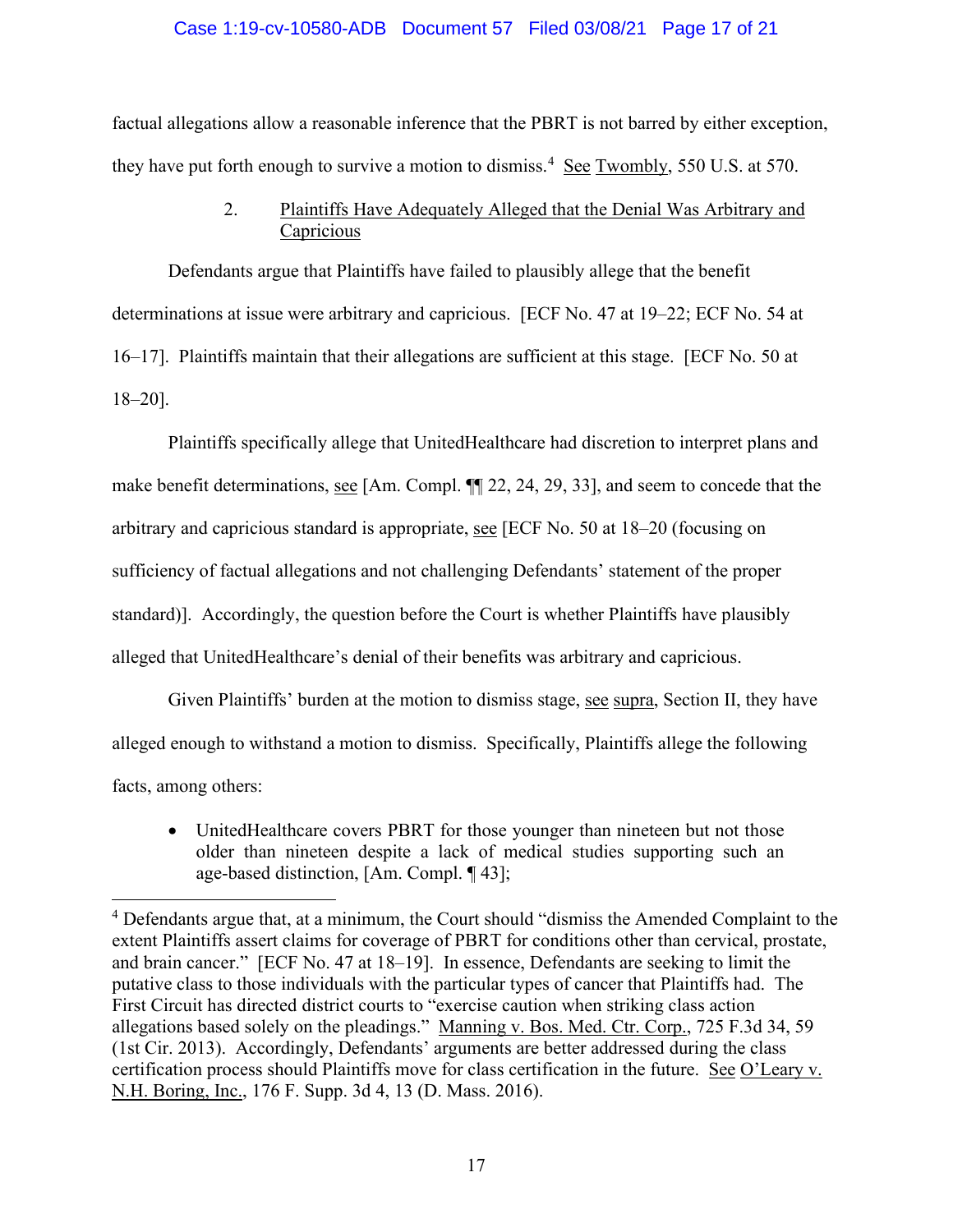- The PBRT Policy is based on out-of-date scientific literature and is infrequently updated,  $\lceil$ id.  $\lceil$  44];
- UnitedHealthcare issued the New PBRT Policy but did not cite any significant clinical developments indicating why the policy was changed, [id. ¶ 46];
- UnitedHealthcare failed to address the information that Mr. Cole's doctor provided concerning PBRT's safety and efficacy, [id. ¶ 93];
- UnitedHealthcare's denial of Mr. Rizzuto's request for pre-authorization was ambiguous and unspecific, [id. ¶ 104];
- The medical directors who reviewed Mr. Rizzuto's appeals were specialists in family medicine and internal medicine, not oncology, [id. ¶¶ 107, 109]; and
- The individual handling Mr. Rizzuto's appeal failed to discuss the evidence and literature that Mrs. Rizzuto cited in her letter, [id. ¶ 115].

Taking these factual allegations together, see Hernandez-Cuevas, 723 F.3d at 103, drawing on its experience and common sense, see Grajales, 682 F.3d at 44, and making all reasonable factual inferences in Plaintiffs' favor, see Gilbert, 915 F.3d at 80, the Court concludes that Plaintiffs have plausibly alleged that Defendants acted arbitrarily and capriciously. Defendants emphasize that Plaintiffs themselves allege that both UnitedHealthcare's physicians and external review organizations reviewed Plaintiffs' requests, see [ECF No. 47 at 19–21], and note the fact that portions of the PBRT Policy support UnitedHealthcare's coverage determinations, see [id. at 21–22]. These allegations and facts, however, do not render Plaintiffs' claim implausible as a matter of law. Although the facts advanced by Defendants may carry the day at summary judgment, the question before the Court now is not whether UnitedHealthcare's coverage determinations were, in fact, arbitrary and capricious, but rather whether Plaintiffs have alleged facts sufficient to make out a plausible claim for relief. See Twombly, 550 U.S. at 570. They have met that burden.

# **C. Available Relief**

Defendants make two additional arguments regarding the relief that Plaintiffs seek. First, they argue that the Court should dismiss Plaintiffs' request for an accounting and disgorgement of profits because Plaintiffs have failed to allege facts showing they are entitled to such relief.

18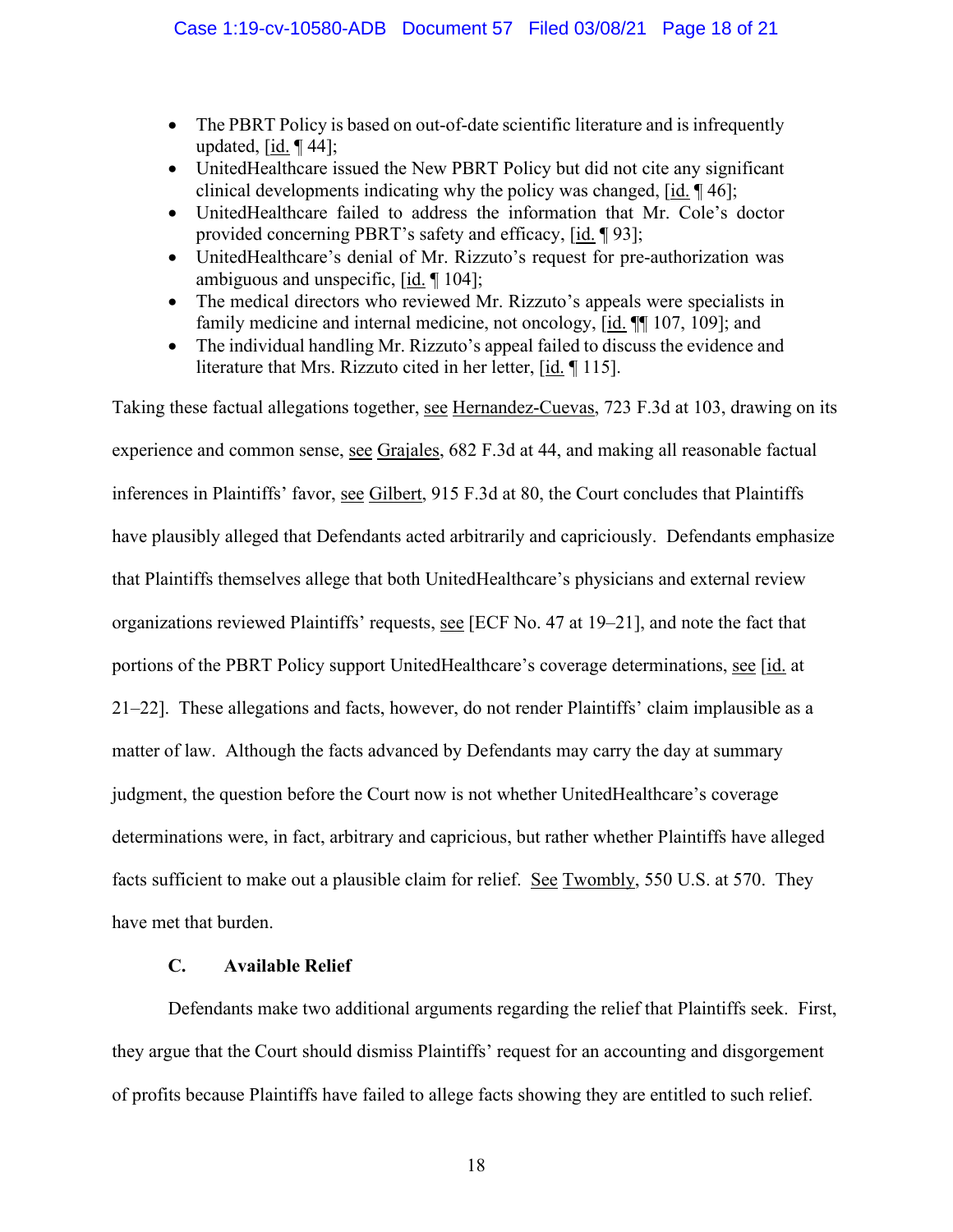#### Case 1:19-cv-10580-ADB Document 57 Filed 03/08/21 Page 19 of 21

[ECF No. 47 at 22–23; ECF No. 54 at 17–19]. Second, they argue that the Court should reject Plaintiffs' request for prospective injunctive relief because Plaintiffs have not alleged facts showing that they have standing to seek prospective injunctive relief. [ECF No. 47 at 23–24; ECF No. 54 at 19–21]. Plaintiffs maintain that the Court should not limit their potential relief at this stage of the litigation and that ERISA explicitly gives plaintiffs a right to seek a court order ensuring that a policy is applied correctly prospectively. [ECF No. 50 at 21–25].

With respect to accounting and disgorgement, as noted supra, Section III.A.1, on the record before it, the Court cannot determine whether Plaintiffs' remedy under § 1132(a)(1)(B) would be adequate and, at this point in the proceedings, the Court is not prepared to foreclose the availability of an accounting and/or disgorgement. See N.Y. State Psychiatric Ass'n, Inc., 798 F.3d 125, 134 (2d Cir. 2015) (reversing district court's dismissal of  $\S$  1132(a)(3) claim and noting that if plaintiff prevailed on remand, the district court should then determine whether equitable relief is appropriate). Notwithstanding Defendants' arguments to the contrary, Plaintiffs have alleged more than just that their requests for pre-authorization for PBRT were arbitrarily and capriciously denied. Rather, they have alleged that UnitedHealthcare has developed and applied the PBRT Policy to broadly deny coverage for PBRT, even though it is safe and effective, because it is more expensive than IMRT. [Am. Compl. ¶¶ 118–24]. If these allegations are borne out,  $\S 1132(a)(1)(B)$ 's remedy of repayment of benefits may turn out to be inadequate, and it would therefore be premature to foreclose the possibility of equitable relief, including an accounting and disgorgement, at this time. See Ehrman v. Standard Ins. Co., No. 06-cv-05454, 2007 WL 1288465, at \*4–5 (N.D. Cal. May 2, 2007) (declining, at the motion to dismiss stage, to foreclose the plaintiff from obtaining equitable relief, in addition to relief under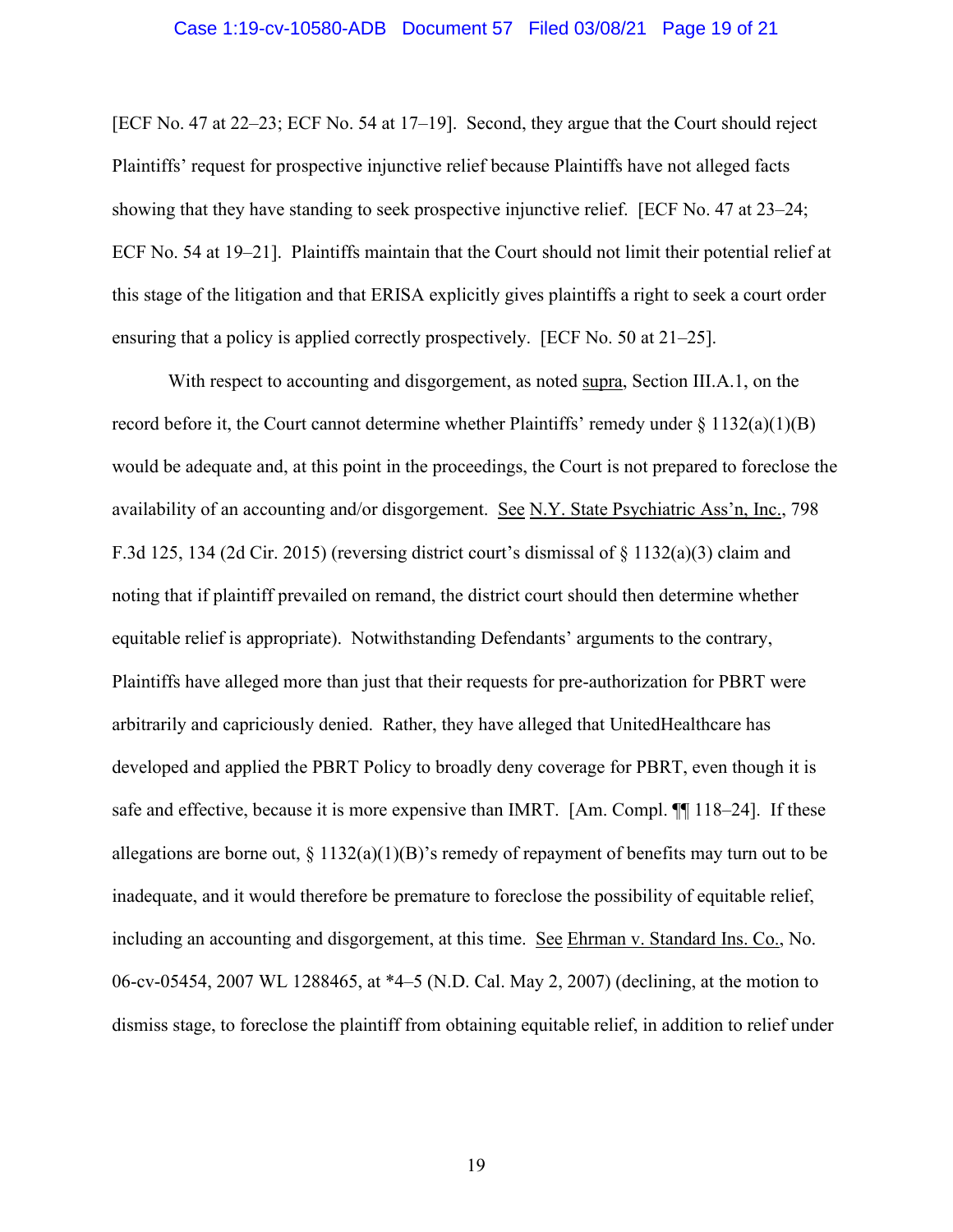#### Case 1:19-cv-10580-ADB Document 57 Filed 03/08/21 Page 20 of 21

 $\S 1132(a)(1)(B)$ , where he alleged that the defendant adopted a "biased claim practice" "designed to increase [its] financial profitability").

Further, even if Plaintiffs can ultimately prove only that UnitedHealthcare breached its fiduciary duty by impermissibly denying their benefits, it is possible that relief under  $\S 1132(a)(1)(B)$  would still be insufficient. In other words, it is conceivable that even past due benefits, prejudgment interest, and attorneys' fees may not put Plaintiffs in the position they would have been in but for UnitedHealthcare's alleged misconduct. See Mullin v. Scottsdale Healthcare Corp. Long Term Disability Plan, No. 15-cv-01547, 2016 WL 107838, at \*4 (D. Ariz. Jan. 11, 2016) (noting that "retroactive reinstatement of benefits does not account for [all] financial harms," that it was "conceivable that past due benefits, prejudgment interest, and attorneys' fees w[ould] be inadequate to put [plaintiff] in the position she would have been in but for [defendant]'s alleged fiduciary misconduct," and that "at the pleading stage . . . without factual development, the [c]ourt c[ould not] determine whether [plaintiff]'s financial harm exceeds the relief available to her under  $\S 1132(a)(1)(B)$ "). Accordingly, at this juncture, the Court will not foreclose the possibility of an accounting and/or disgorgement under  $\S 1132(a)(3)$ .

With respect to prospective injunctive relief, the Court is similarly unprepared to restrict Plaintiffs' potential relief at the motion to dismiss stage. If Plaintiffs prevail, the parties can dispute the availability of prospective injunctive relief. At this point, however, the Court declines to speculate as to whether a given plaintiff's cancer will recur and/or whether he or she will be a plan participant in the future. Further, given that this is a putative class action and the proposed class includes "[a]ll persons . . . whose requests for PBRT will be denied in the future," [Am. Compl. ¶ 126], the availability of prospective injunctive relief may not depend solely on Ms. Weissman, Mr. Cole, and Mr. Rizzuto. Finally, the recent Supreme Court case upon which